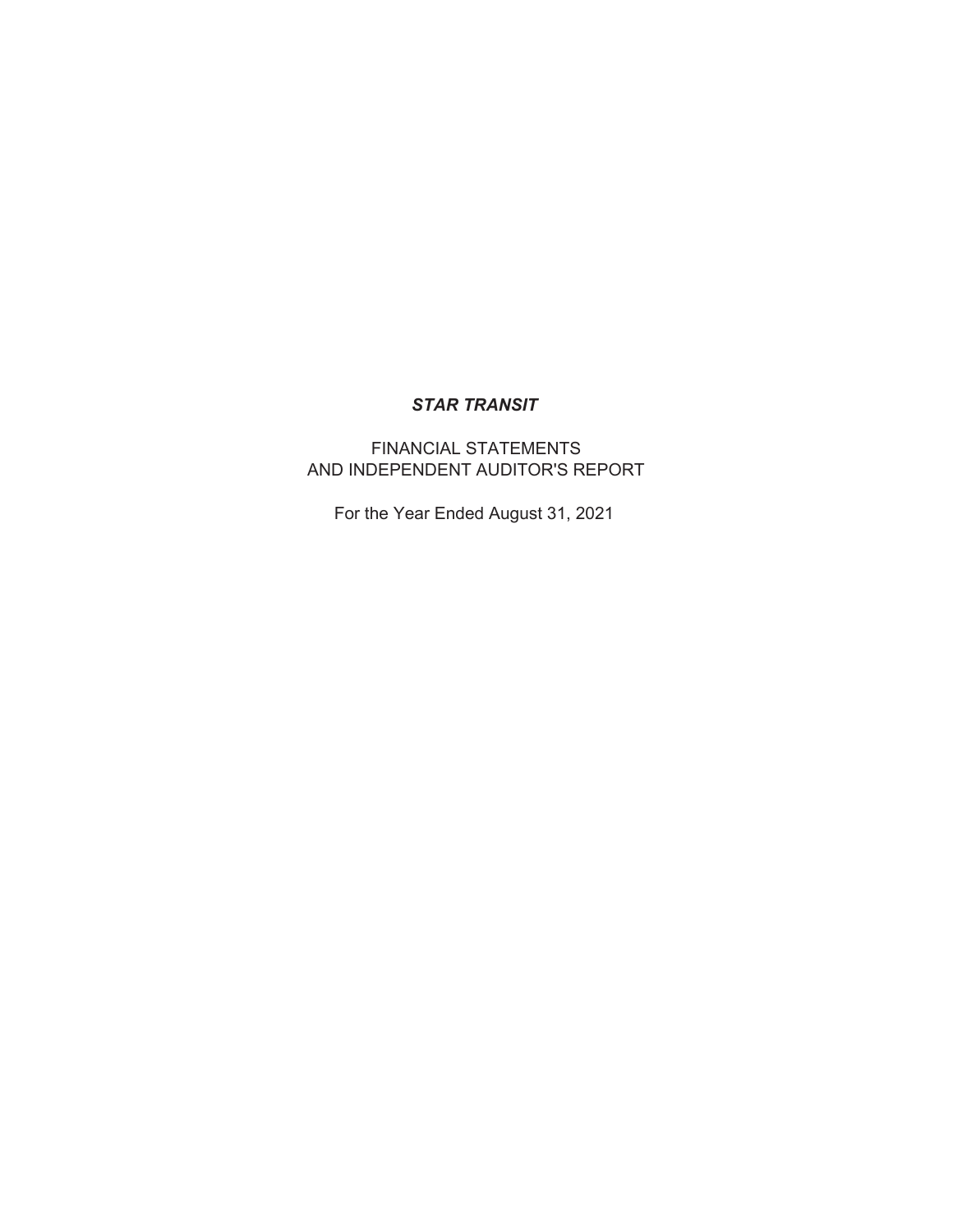# TABLE OF CONTENTS

|                                                                                                                                                                                                                          | <b>PAGE</b> |
|--------------------------------------------------------------------------------------------------------------------------------------------------------------------------------------------------------------------------|-------------|
| <b>INDEPENDENT AUDITOR'S REPORT</b>                                                                                                                                                                                      | $1 - 3$     |
| MANAGEMENT'S DISCUSSION AND ANALYSIS (unaudited)                                                                                                                                                                         | $4 - 7$     |
| <b>BASIC FINANCIAL STATEMENTS</b>                                                                                                                                                                                        |             |
| <b>Statement of Net Position</b>                                                                                                                                                                                         | 8           |
| Statement of Revenues, Expenses, and Change in Net Position                                                                                                                                                              | 9           |
| <b>Statement of Cash Flows</b>                                                                                                                                                                                           | 10          |
| Notes to the Financial Statements                                                                                                                                                                                        | $11 - 23$   |
| <b>REQUIRED SUPPLEMENTARY INFORMATION</b>                                                                                                                                                                                |             |
| Schedule of Changes in Net Pension Liability and Related Ratios                                                                                                                                                          | 25          |
| <b>Schedule of Contributions</b>                                                                                                                                                                                         | 26          |
| <b>OTHER REPORT</b>                                                                                                                                                                                                      |             |
| Independent Auditor's Report on Internal Control Over Financial Reporting and<br>on Compliance and Other Matters Based on an Audit of Financial Statements<br>Performed in Accordance with Government Auditing Standards | 28-29       |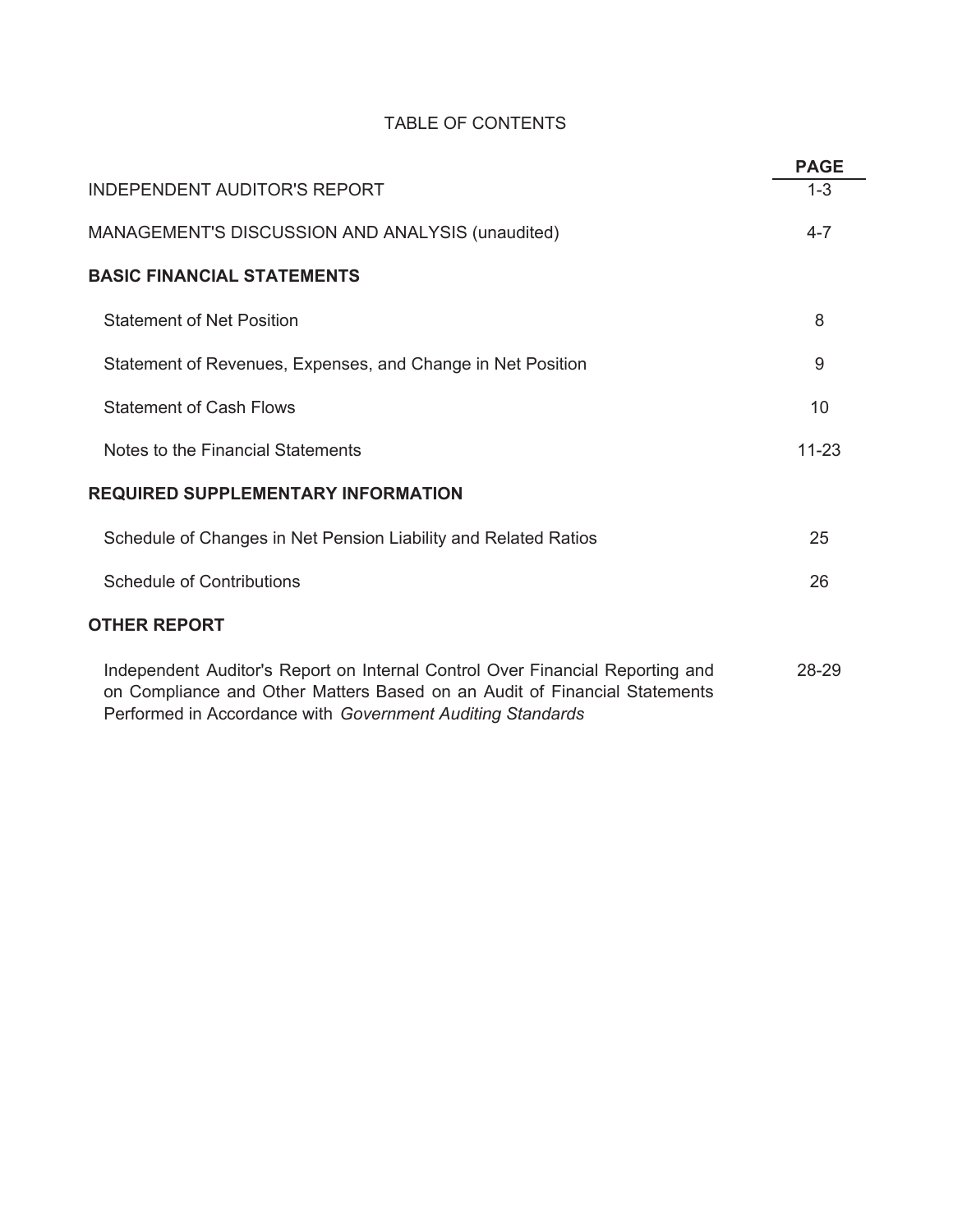



CERTIFIED PUBLIC ACCOUNTANTS Greer Yeldell, CPA | Glen Wilson, CPA Tracie Wood, CPA Joyce Reeve, CPA | Brandon Diviney, CPA | Bryan Thomas, CPA

INDEPENDENT AUDITOR'S REPORT

To the Board of Directors STAR Transit Terrell, Texas

## **Report on the Financial Statements**

We have audited the accompanying financial statements of STAR Transit, as of and for the year ended August 31, 2021, and the related notes to the financial statements, which collectively comprise STAR Transit's basic financial statements as listed in the table of contents.

### *Management's Responsibility for the Financial Statements*

Management is responsible for the preparation and fair presentation of these financial statements in accordance with accounting principles generally accepted in the United States of America; this includes the design, implementation, and maintenance of internal control relevant to the preparation and fair presentation of financial statements that are free from material misstatement, whether due to fraud or error.

### *Auditor's Responsibility*

Our responsibility is to express opinions on these financial statements based on our audit. We conducted our audit in accordance with auditing standards generally accepted in the United States of America and the standards applicable to financial audits contained in *Government Auditing Standards,* issued by the Comptroller General of the United States. Those standards require that we plan and perform the audit to obtain reasonable assurance about whether the financial statements are free from material misstatement.

An audit involves performing procedures to obtain audit evidence about the amounts and disclosures in the financial statements. The procedures selected depend on the auditor's judgment, including the assessment of the risks of material misstatement of the financial statements, whether due to fraud or error. In making those risk assessments, the auditor considers internal control relevant to the entity's preparation and fair presentation of the financial statements in order to design audit procedures that are appropriate in the circumstances, but not for the purpose of expressing an opinion on the effectiveness of the entity's internal control. Accordingly, we express no such opinion. An audit also includes evaluating the appropriateness of accounting policies used and the reasonableness of significant accounting estimates made by management, as well as evaluating the overall presentation of the financial statements.

We believe that the audit evidence we have obtained is sufficient and appropriate to provide a basis for our audit opinion.

| 611 S. Clay St.   P.O. Box 1087   Ennis, Texas 75120                                   |
|----------------------------------------------------------------------------------------|
| 405 Sycamore St.   Waxahachie, Texas 75165 • 109 N. Jackson Street   Kaufman, TX 75142 |
| P: 972.878.2611   www.ywrd.cpa   F: 972.878.2220                                       |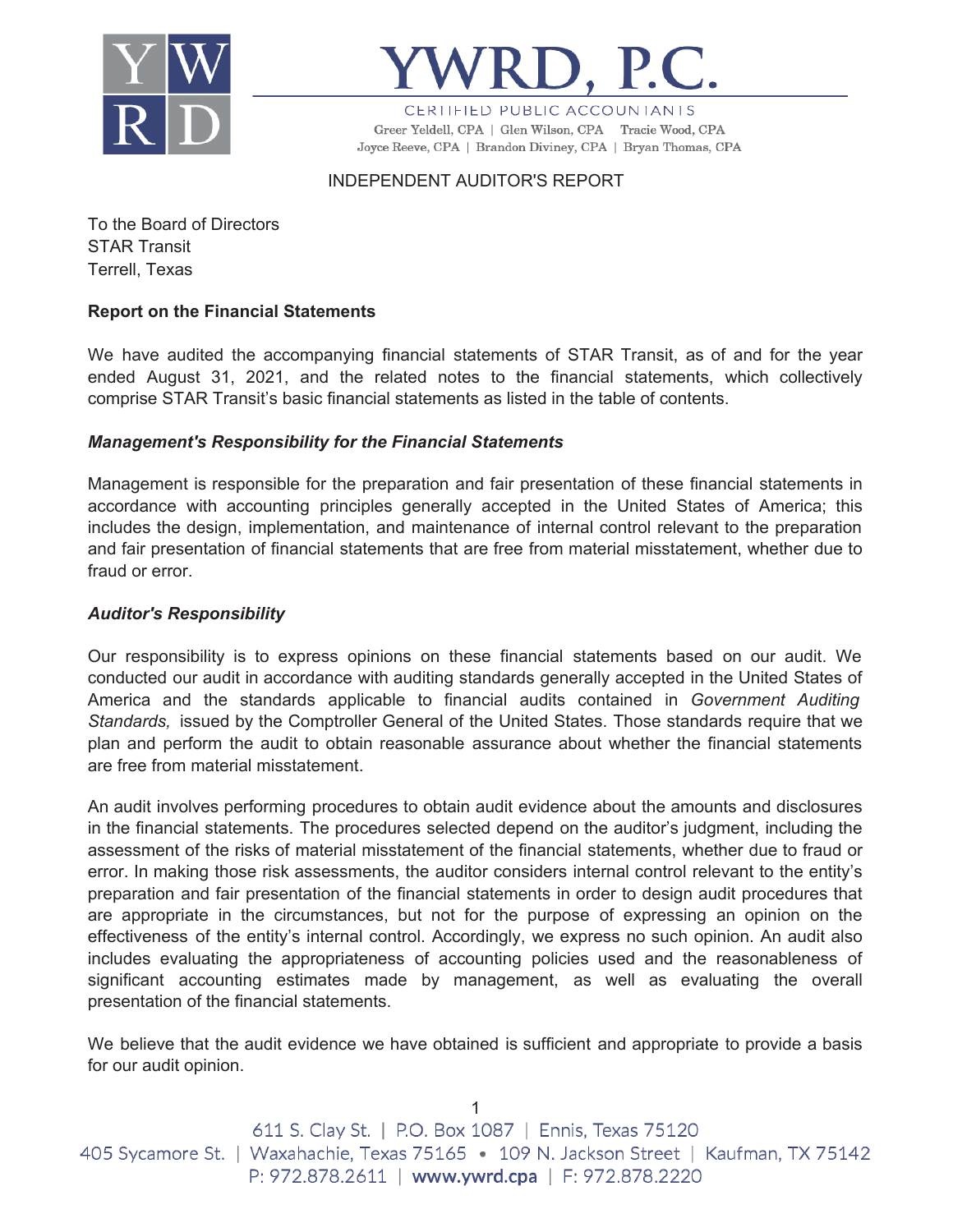Board of Directors STAR Transit Page Two

### *Opinion*

In our opinion, the financial statements referred to above present fairly, in all material respects, the respective financial position of STAR Transit, as of August 31, 2021, and the respective changes in financial position and cash flows thereof for the year then ended in accordance with accounting principles generally accepted in the United States of America.

### *Other Matters*

#### *Required Supplementary Information*

Accounting principles generally accepted in the United States of America require that the management's discussion and analysis and net pension liability information on pages 4-7 and 24-25 be presented to supplement the basic financial statements. Such information, although not a part of the basic financial statements, is required by the Governmental Accounting Standards Board, who considers it to be an essential part of financial reporting for placing the basic financial statements in an appropriate operational, economic, or historical context. We have applied certain limited procedures to the required supplementary information in accordance with auditing standards generally accepted in the United States of America, which consisted of inquiries of management about the methods of preparing the information and comparing the information for consistency with management's responses to our inquiries, the basic financial statements, and other knowledge we obtained during our audit of the basic financial statements. We do not express an opinion or provide any assurance on the information because the limited procedures do not provide us with sufficient evidence to express an opinion or provide any assurance.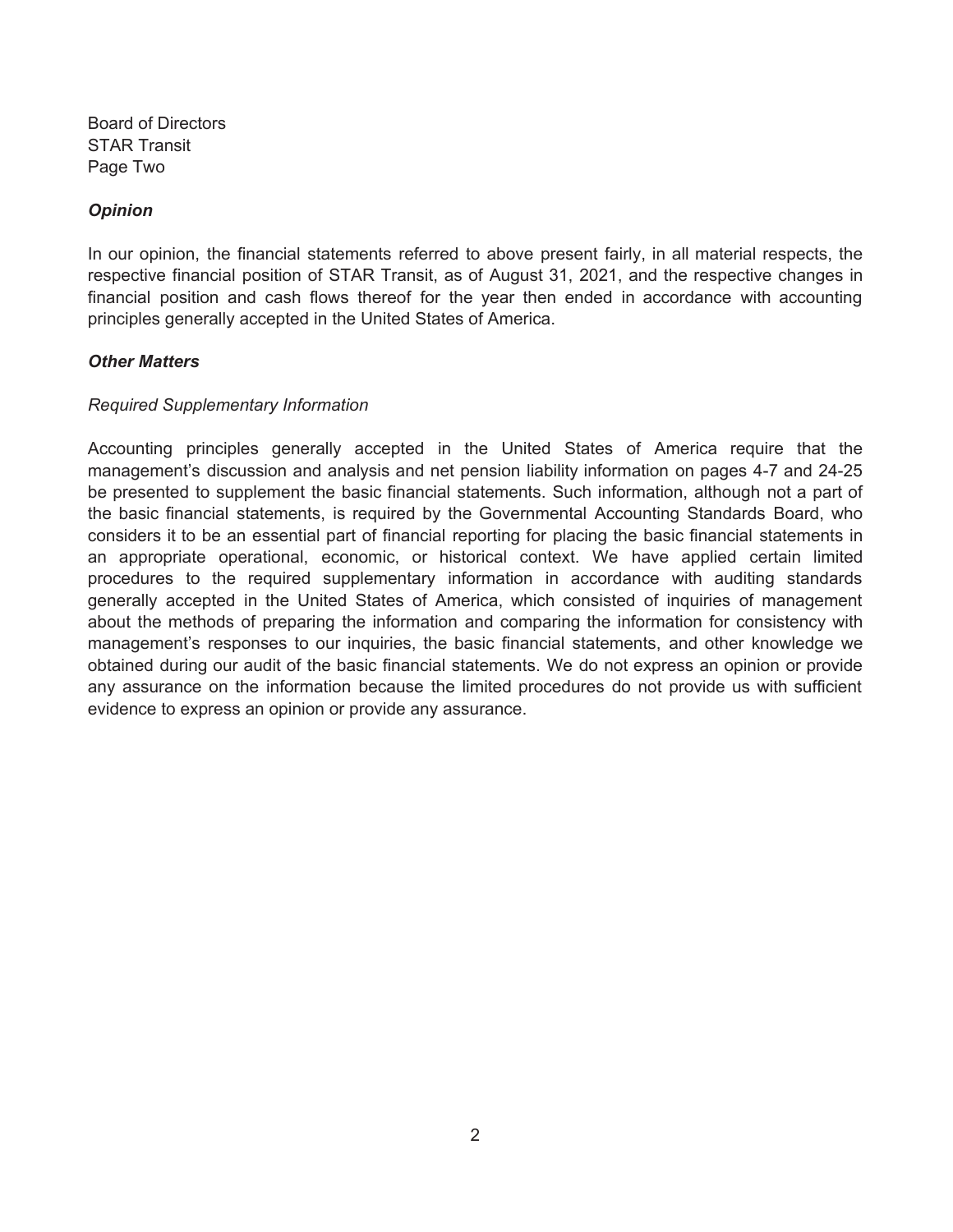Board of Directors STAR Transit Page Three

### **Other Reporting Required by** *Government Auditing Standards*

In accordance with *Government Auditing Standards,* we have also issued our report dated April 18, 2022, on our consideration of STAR Transit's internal control over financial reporting and on our tests of its compliance with certain provisions of laws, regulations, contracts, and grant agreements and other matters. The purpose of that report is solely to describe the scope of our testing of internal control over financial reporting and compliance and the results of that testing, and not to provide an opinion on the effectiveness of STAR Transit's internal control over financial reporting or on compliance. That report is an integral part of an audit performed in accordance with *Government Auditing Standards* in considering STAR Transit's internal control over financial reporting and compliance.

YWRD, P.C.

YWRD, P.C. *Certified Public Accountants*

Ennis, Texas April 18, 2022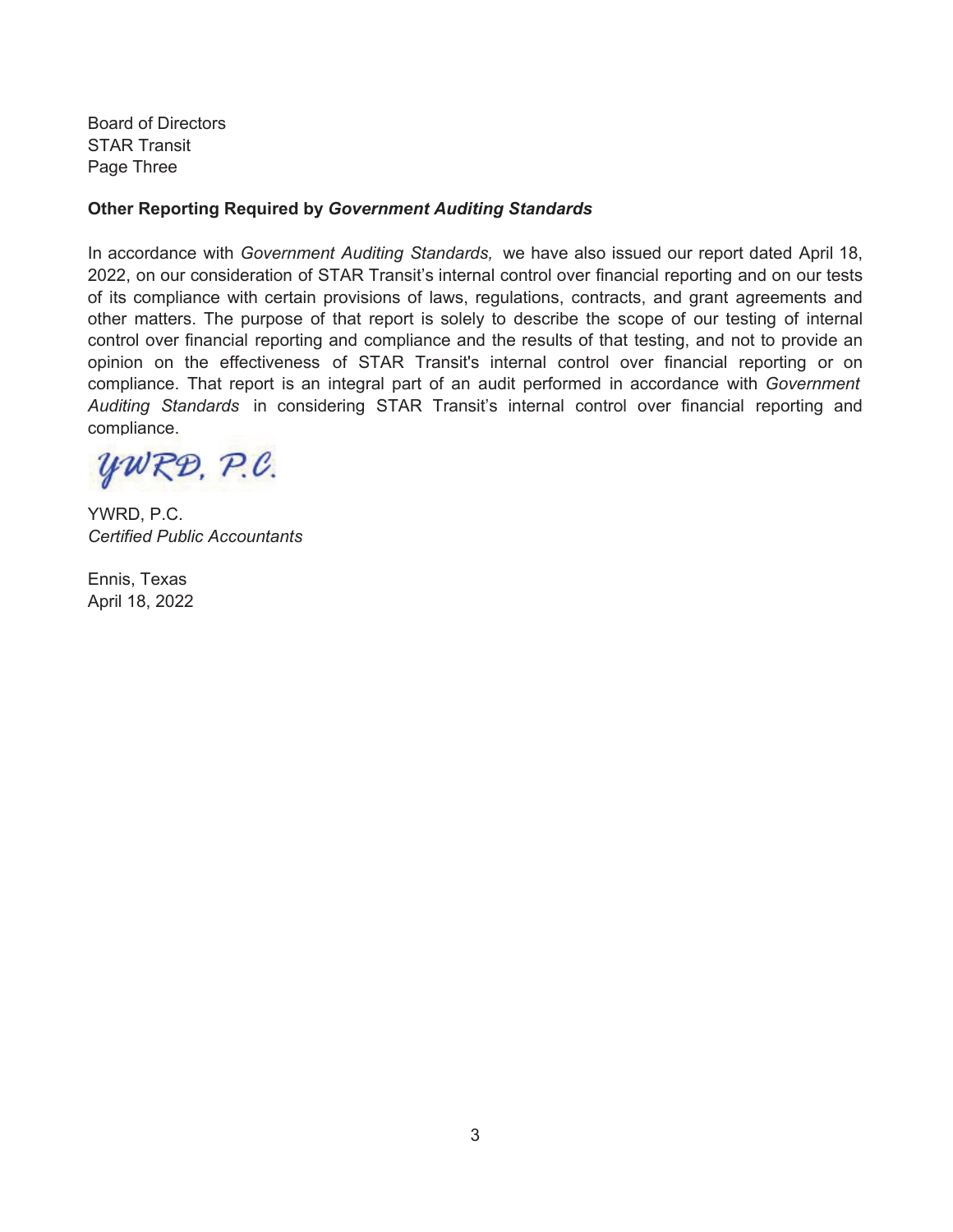### MANAGEMENT'S DISCUSSION AND ANALYSIS (UNAUDITED)

As management of STAR Transit, we offer readers of the District's financial statements this narrative overview and analysis of the financial activities of the District for the fiscal year ended August 31, 2021.

#### **FINANCIAL HIGHLIGHTS**

- The assets of the District exceeded its liabilities at the close of the most recent fiscal year by \$5,606,898 (net position). Of this amount, \$1,521,154 (unrestricted net position) may be used to meet the government's ongoing obligations to customers and creditors.
- The District's total net position increased by \$115,971.

#### **OVERVIEW OF THE FINANCIAL STATEMENTS**

This discussion and analysis is intended to serve as an introduction to the District's financial statements. The District's financial statements are comprised of two components: 1) fund financial statements and 2) notes to the financial statements.

**Basic Financial Statements.** The financial statements are designed to provide readers with an overview of the District's finances, in a manner similar to private-sector businesses, using the accrual basis of accounting.

The Statement of Net Position presents information on all of the District's assets and liabilities, with the difference between the two reported as net position. Over time, increases or decreases in net position may serve as a useful indicator of whether the financial position of the District is improving or deteriorating.

The Statement of Revenues, Expenses, and Change in Net Position shows the revenue sources and expenses and reflects the net change in position for the fiscal year. This statement can be used to determine whether the District has recovered all of its actual and projected costs through passenger fees and other charges.

The Statement of Cash Flows provides information on the District's cash receipts, cash payments and changes in cash resulting from operations, investments and financing activities.

The basic financial statements can be found on pages 8-10 of this report.

**Notes to Financial Statements.** The notes provide additional information that is essential to a full understanding of the data provided in the financial statements. The notes to financial statements can be found on pages 11-23 of this report.

**Other Information.** In addition to the basic financial statements and accompanying notes, this report also presents required supplementary information concerning the District's progress in funding its obligations to provide pension benefits to its employees. Required supplementary information can be found on pages 25-26 of this report.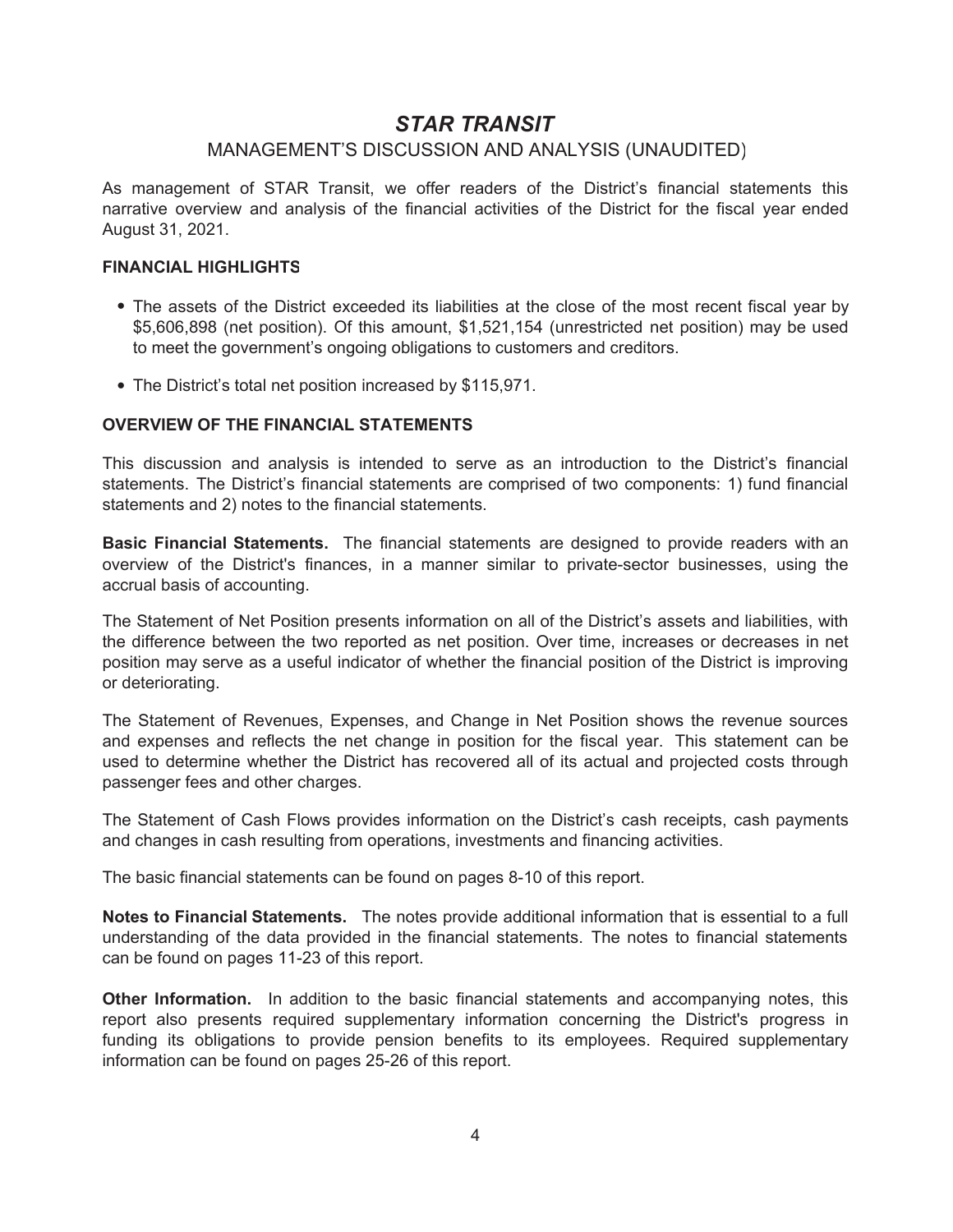### **FINANCIAL ANALYSIS OF THE ENTITY**

As noted earlier, net position may serve over time as a useful indicator of a government's financial position. In the case of the District, assets exceeded liabilities by \$5,606,898 as of August 31, 2021.

|  | <b>STAR TRANSIT'S NET POSITION</b> |  |  |
|--|------------------------------------|--|--|
|--|------------------------------------|--|--|

|                                  | 2021             | 2020            |
|----------------------------------|------------------|-----------------|
| Current and other assets         | 1,968,777<br>\$. | 1,497,196<br>\$ |
| Capital assets                   | 4,013,669        | 4,410,765       |
| <b>Total assets</b>              | 5,982,446        | 5,907,961       |
|                                  |                  |                 |
| Deferred Outflows of Resources   | 89,709           | 45,565          |
|                                  |                  |                 |
| <b>Other liabilities</b>         | 436,620          | 442,689         |
| <b>Total liabilities</b>         | 436,620          | 442,689         |
|                                  |                  |                 |
| Deferred Inflows of Resources    | 28,637           | 19,910          |
|                                  |                  |                 |
| Net position:                    |                  |                 |
| Net investment in capital assets | 4,013,669        | 4,410,765       |
| Restricted                       | 72,075           | 27,478          |
| Unrestricted                     | 1,521,154        | 1,052,684       |
| Total net position               | 5,606,898        | 5,490,927<br>S  |

A large portion of the District's net position (72%) reflects its investments in capital assets (e.g., building and improvements, office furniture and equipment, and vehicles). The District uses these capital assets to provide service to customers; consequently these assets are not available for future spending.

An additional portion of the District's net position (1.29%) represents resources that are subject to external restriction on how they may be used.

The remaining balance of unrestricted net position, \$1,521,154, may be used to meet the District's ongoing obligation to customers and creditors.

At the end of the current fiscal year, the District is able to report positive balances in all three categories of net position.

The following table provides a summary of the District's operations. The District's operations increased net position by \$115,971 in the current year.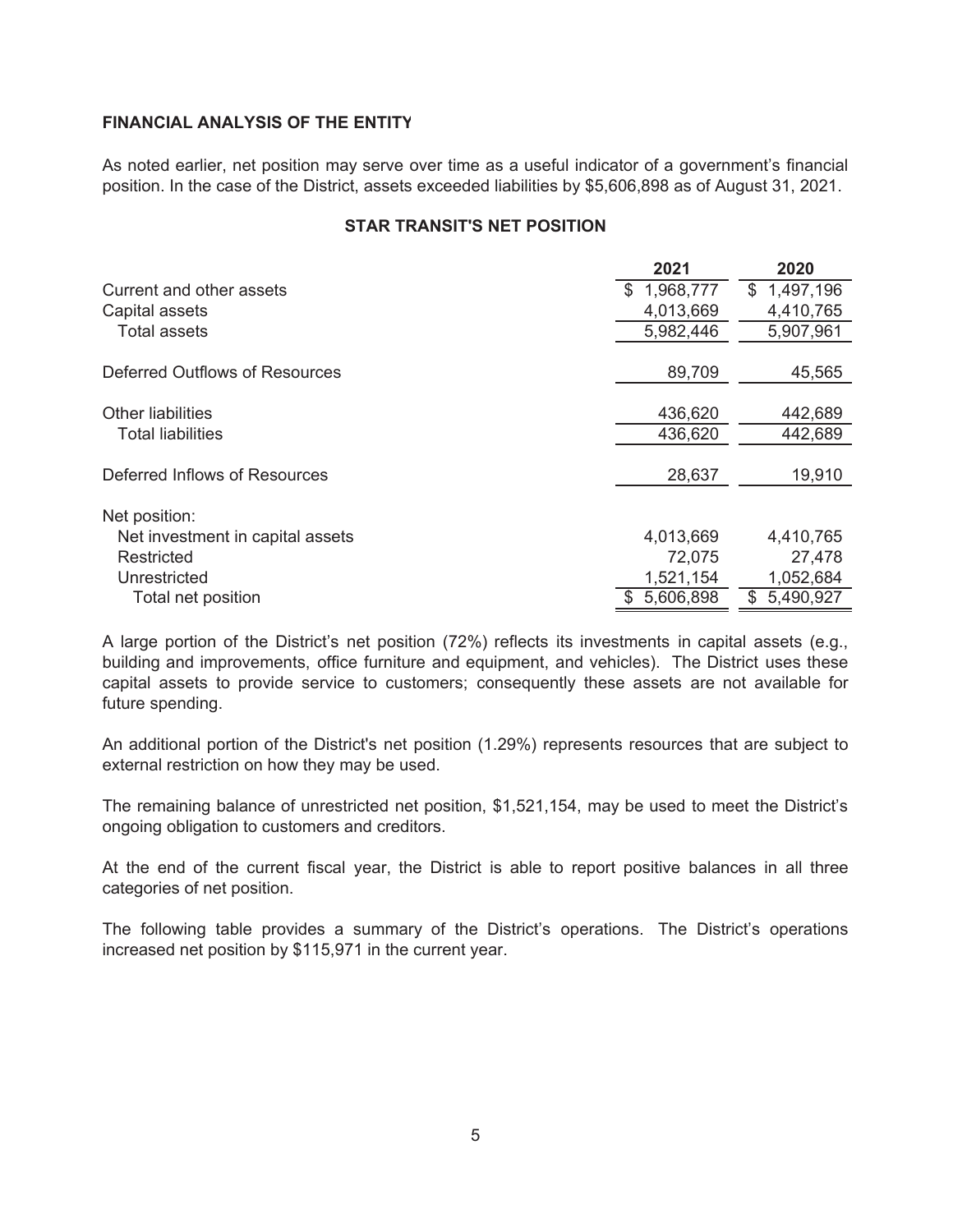### **STAR TRANSIT'S CHANGE IN NET POSITION**

|                                            | 2021       | 2020             |
|--------------------------------------------|------------|------------------|
| Revenues:                                  |            |                  |
| Operating                                  | 6,586,436  | 6,005,143<br>\$. |
| <b>Total revenues</b>                      | 6,586,436  | 6,005,143        |
| Expenses:                                  |            |                  |
| Depreciation and amortization              | 964,239    | 1,033,288        |
| Other operating                            | 6,102,358  | 5,499,747        |
| Nonoperating                               | 54,619     | 50,979           |
| <b>Total expenses</b>                      | 7,121,216  | 6,584,014        |
| Income (loss) before capital contributions | (534, 780) | (578, 871)       |
| Capital contributions                      | 650,751    | 1,683,815        |
| Changes in net position                    | 115,971    | 1,104,944        |
| Net position - beginning                   | 5,490,927  | 4,385,983        |
| Net position - ending                      | 5,606,898  | 5,490,927<br>\$  |

### **CAPITAL ASSETS**

The District's investment in capital assets as of August 31, 2021 amounts to \$4,013,669 (net of accumulated depreciation).

Major capital asset events during the current fiscal year included the following:

- Addition of approximately \$247,000 of buildings and improvements.
- Addition of approximately \$400,000 of vehicles.
- Disposal of approximately \$773,000 of vehicles.

### **Capital Assets at Year-End Net of Accumulated Depreciation**

|                                | 2021        | 2020        |
|--------------------------------|-------------|-------------|
| Buildings and improvements     | \$2,295,733 | \$2,114,699 |
| Office furniture and equipment | 32.729      | 50.718      |
| <b>Vehicles</b>                | 1,685,207   | 2,245,348   |
| Total                          | \$4,013,669 | \$4,410,765 |

Additional information on the District's capital assets can be found in note 2.B on page 15 of this report.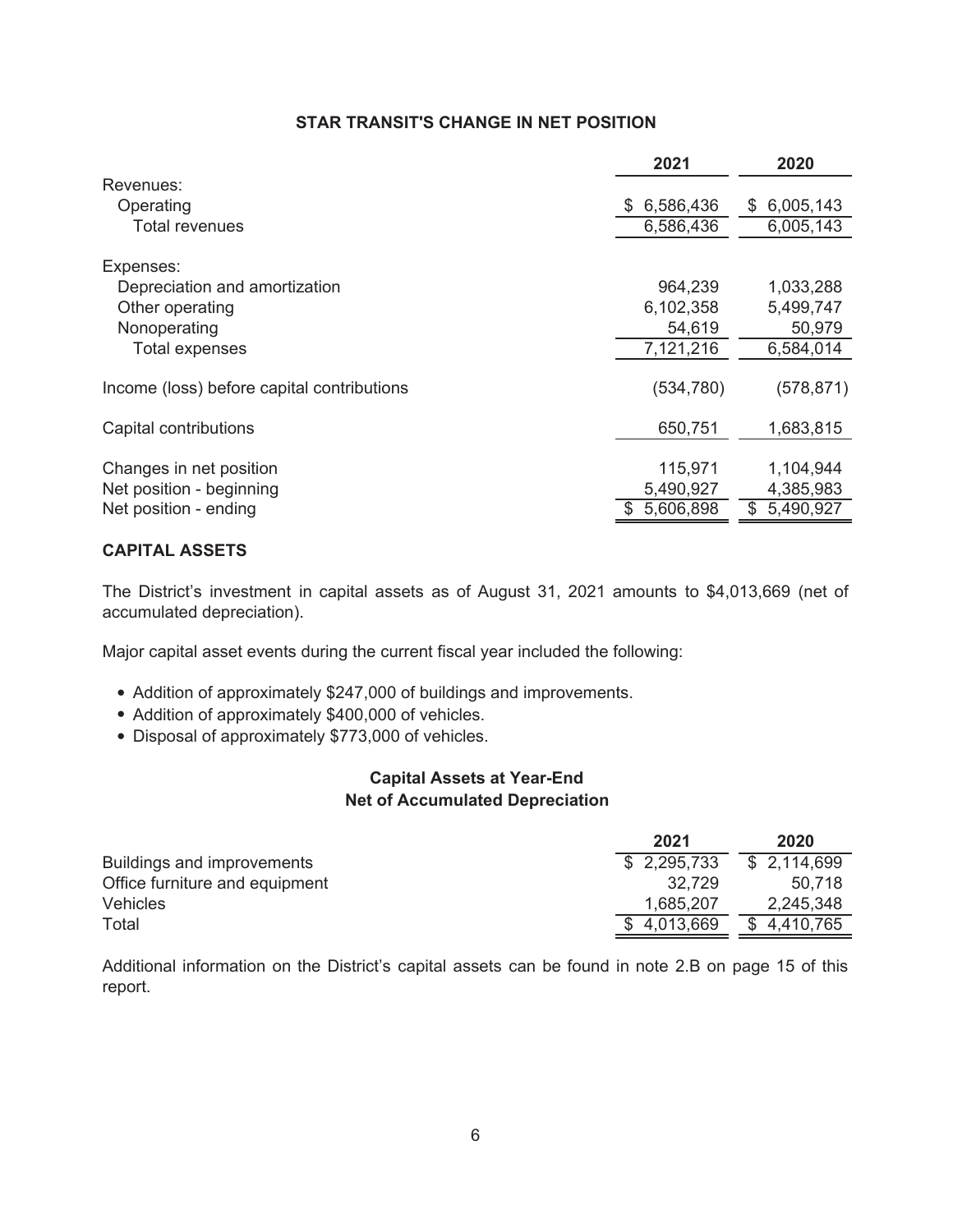### **ECONOMIC FACTORS AND NEXT YEAR'S BUDGETS AND RATES**

In the 2022 budget, operating revenues are budgeted to decrease by 4% from the 2021 budget year with contracted revenues and operating grants making up about 98% of budgeted revenues. The District's rates for contracted services and grant awards are reviewed by staff and the Board of Directors on an annual basis.

#### **REQUEST FOR INFORMATION**

This financial report is designed to provide a general overview of the District's finances for all those with an interest in the government's finances. Questions concerning any of the information provided in this report or requests for additional financial information should be addressed to the Executive Director, 500 Industrial Blvd, Terrell, Texas 75160.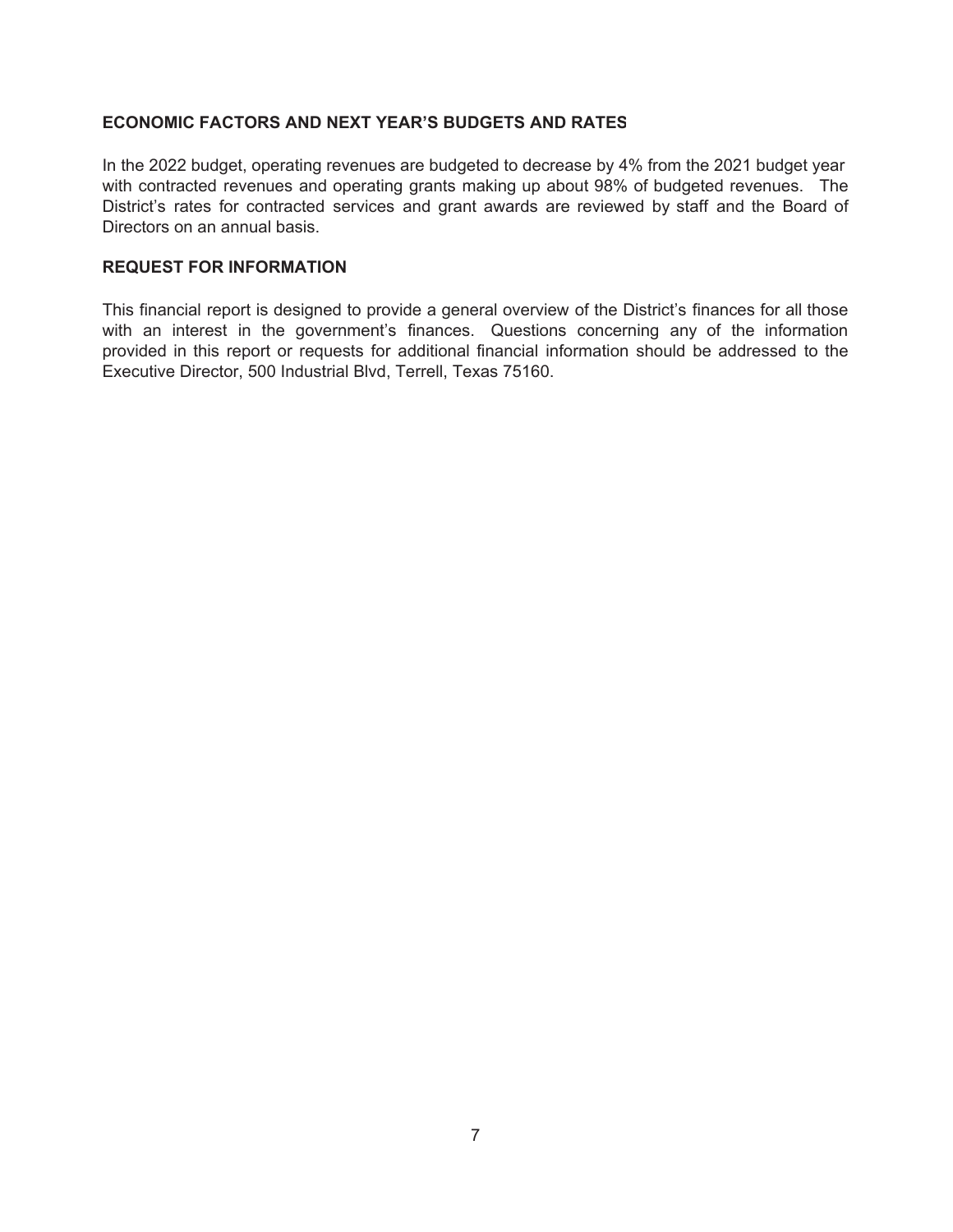# STATEMENT OF NET POSITION

August 31, 2021

### **ASSETS**

| <b>Current assets:</b>                            |                 |
|---------------------------------------------------|-----------------|
| Cash                                              | \$<br>1,159,227 |
| Receivables (net of allowance for uncollectibles) | 84,106          |
| Due from other governments                        | 651,173         |
| Prepaid items                                     | 21,555          |
| <b>Total current assets</b>                       | 1,916,061       |
| Noncurrent assets:                                |                 |
| Net pension asset                                 | 52,716          |
| Capital assets:                                   |                 |
| Depreciable (net of accumulated depreciation)     | 4,013,669       |
| <b>Total noncurrent assets</b>                    | 4,066,385       |
| <b>Total assets</b>                               | 5,982,446       |
| DEFERRED OUTFLOWS OF RESOURCES                    |                 |
| Deferred outflows of resources related to pension | 89,709          |
| Total deferred outflows of resources              | 89,709          |
|                                                   |                 |
| <b>LIABILITIES</b>                                |                 |
| <b>Current liabilities:</b>                       |                 |
| Accounts payable                                  | 192,002         |
| Accrued expenses                                  | 244,618         |
| <b>Total current liabilities</b>                  | 436,620         |
| <b>Total liabilities</b>                          | 436,620         |
| DEFERRED INFLOWS OF RESOURCES                     |                 |
| Deferred inflows of resources related to pension  | 28,637          |
| Total deferred inflows of resources               | 28,637          |
|                                                   |                 |
| <b>NET POSITION</b>                               |                 |
| Net investment in capital assets                  | 4,013,669       |
| Restricted for:                                   |                 |
| Capital transit project                           | 72,075          |
| Unrestricted                                      | 1,521,154       |
| Total net position                                | \$<br>5,606,898 |

The notes to financial statements are an integral part of this statement.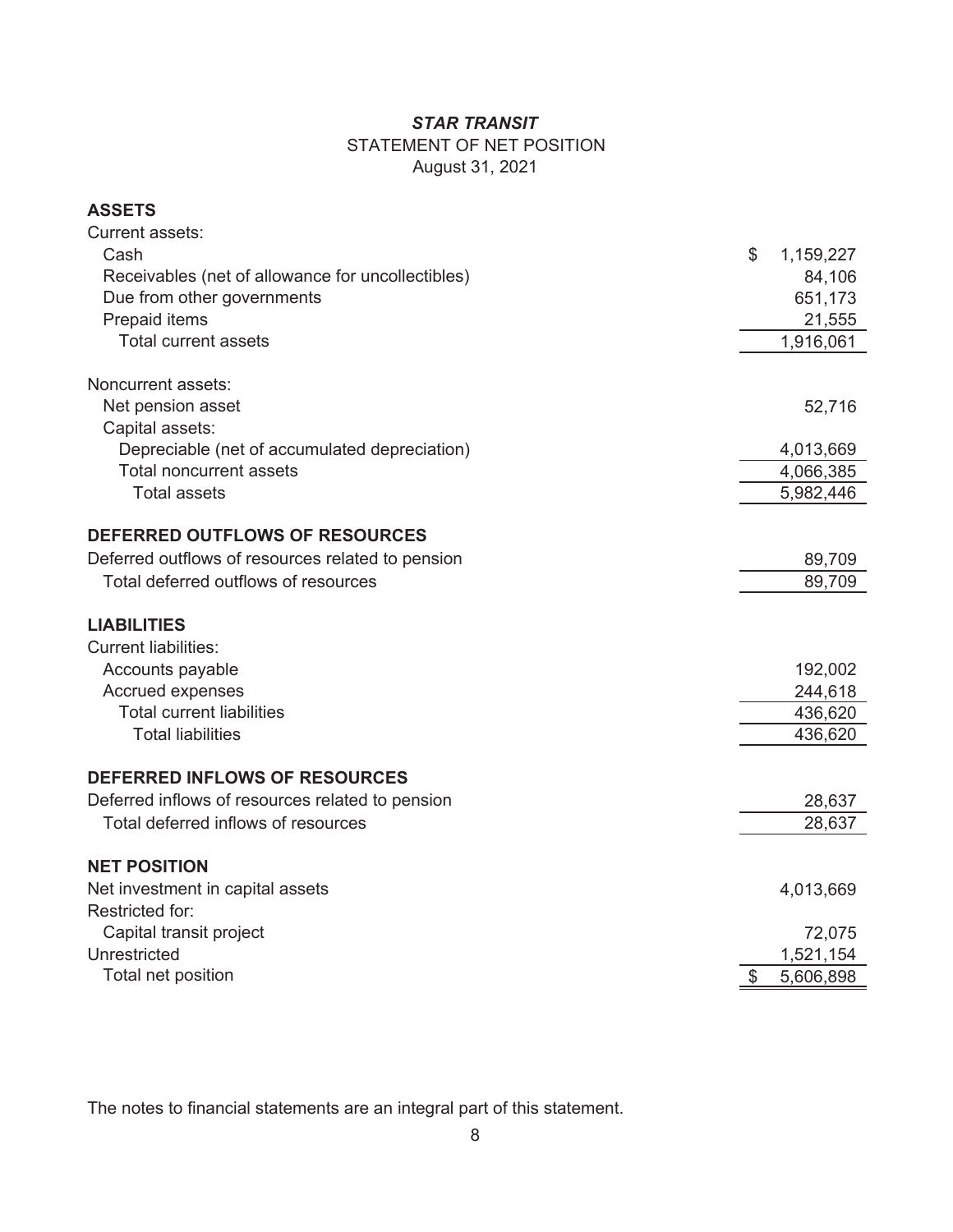STATEMENT OF REVENUES, EXPENSES, AND CHANGE IN NET POSITION For the Year Ended August 31, 2021

| <b>OPERATING REVENUES</b>                 |                 |
|-------------------------------------------|-----------------|
| Passenger revenues                        | \$<br>142,927   |
| <b>Contracted revenues</b>                | 234,627         |
| Intergovernmental revenues                | 2,262,039       |
| Operating grants                          | 3,920,858       |
| Other                                     | 25,985          |
| Total operating revenues                  | 6,586,436       |
| <b>OPERATING EXPENSES</b>                 |                 |
| Payroll                                   | 3,348,266       |
| Payroll taxes                             | 264,018         |
| <b>Employee benefits</b>                  | 486,244         |
| Insurance                                 | 145,218         |
| Advertising and marketing                 | 42,047          |
| Depreciation                              | 964,239         |
| Fuel and oil                              | 505,032         |
| IT license and maintenance                | 11,668          |
| Legal and professional fees               | 45,741          |
| Office expense                            | 62,573          |
| Other                                     | 223,612         |
| Pre-employment, physical and drug testing | 14,984          |
| Telephone and communication               | 146,412         |
| Training and education                    | 6,562           |
| Vehicle repairs and maintenance           | 799,981         |
| Total operating expenses                  | 7,066,597       |
| <b>OPERATING INCOME (LOSS)</b>            | (480, 161)      |
| <b>NONOPERATING REVENUES (EXPENSES)</b>   |                 |
| Loss on disposal of capital assets        | (54, 619)       |
| Total nonoperating revenues (expenses)    | (54,619)        |
| INCOME (LOSS) BEFORE CONTRIBUTIONS        | (534, 780)      |
| Capital contributions                     | 650,751         |
| <b>CHANGE IN NET POSITION</b>             | 115,971         |
| TOTAL NET POSITION, BEGINNING             | 5,490,927       |
| TOTAL NET POSITION, ENDING                | \$<br>5,606,898 |

The notes to financial statements are an integral part of this statement.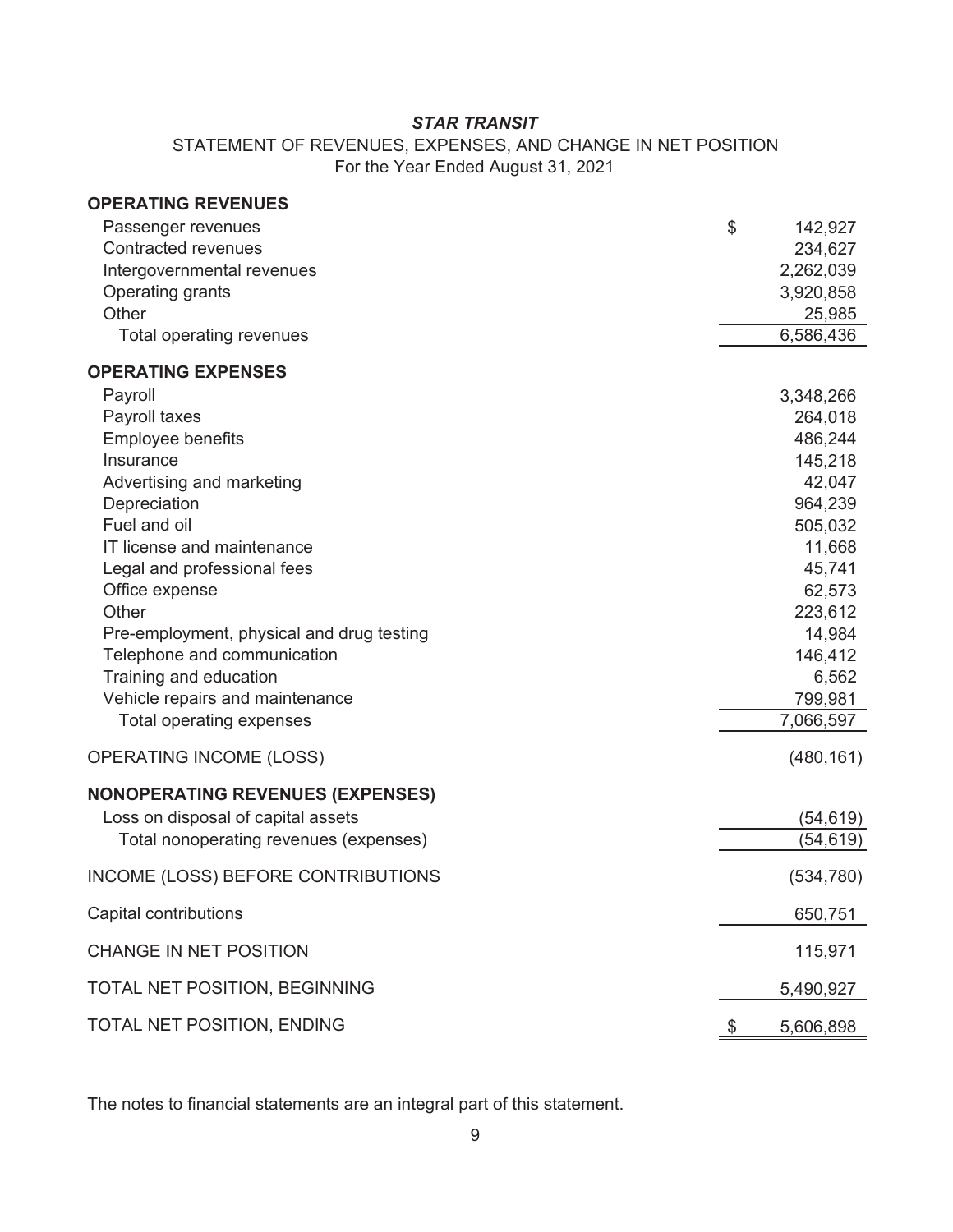STATEMENT OF CASH FLOWS

For the Year Ended August 31, 2021

| <b>CASH FLOWS FROM OPERATING ACTIVITIES</b>                                                 |    |                    |
|---------------------------------------------------------------------------------------------|----|--------------------|
| Received from providing services                                                            |    | \$2,606,530        |
| Received from operating grants                                                              |    | 3,935,907          |
| Payments to suppliers                                                                       |    | (1,964,966)        |
| Payments to employees                                                                       |    | (4, 159, 430)      |
| Net cash provided by (used for) operating activities                                        |    | 418,041            |
|                                                                                             |    |                    |
| <b>CASH FLOWS FROM CAPITAL AND RELATED FINANCING ACTIVITIES</b>                             |    |                    |
| Acquisition of capital assets                                                               |    | (15,606)           |
| Proceeds from the disposal of capital assets                                                |    | 44,595             |
| Net cash provided by (used for) capital and related financing activities                    |    | 28,989             |
| <b>NET INCREASE IN CASH</b>                                                                 |    | 447,030            |
| Cash September 1                                                                            |    | 712,197            |
|                                                                                             |    |                    |
| Cash August 31                                                                              | \$ | 1,159,227          |
| Reconciliation of operating income to net cash provided by (used for) operating activities: |    |                    |
| Operating income (loss)                                                                     | S  | (480, 161)         |
| Adjustments to reconcile operating income (loss) to net cash provided by                    |    |                    |
|                                                                                             |    |                    |
|                                                                                             |    |                    |
| (used for) operating activities:                                                            |    |                    |
| Depreciation and amortization                                                               |    | 964,239            |
| (Increase) decrease in accounts receivable                                                  |    | (59,048)           |
| (Increase) decrease in due from other governments                                           |    | 15,049             |
| (Increase) decrease in prepaid items                                                        |    | (680)              |
| (Increase) decrease in net pension asset                                                    |    | 20,128             |
| (Increase) decrease in pension related deferred outflows                                    |    | (44, 144)          |
| Increase (decrease) in accounts payable                                                     |    | 39,544             |
| Increase (decrease) in accrued expenses                                                     |    | (45, 613)          |
| Increase (decrease) in pension related deferred inflows                                     |    | 8,727              |
| Total adjustments<br>Net cash provided by (used for) operating activities                   | \$ | 898,202<br>418,041 |
|                                                                                             |    |                    |
| NONCASH INVESTING, CAPITAL AND FINANCING ACTIVITIES<br>Contribution of capital assets       | \$ | 650,751            |

The notes to financial statements are an integral part of this statement.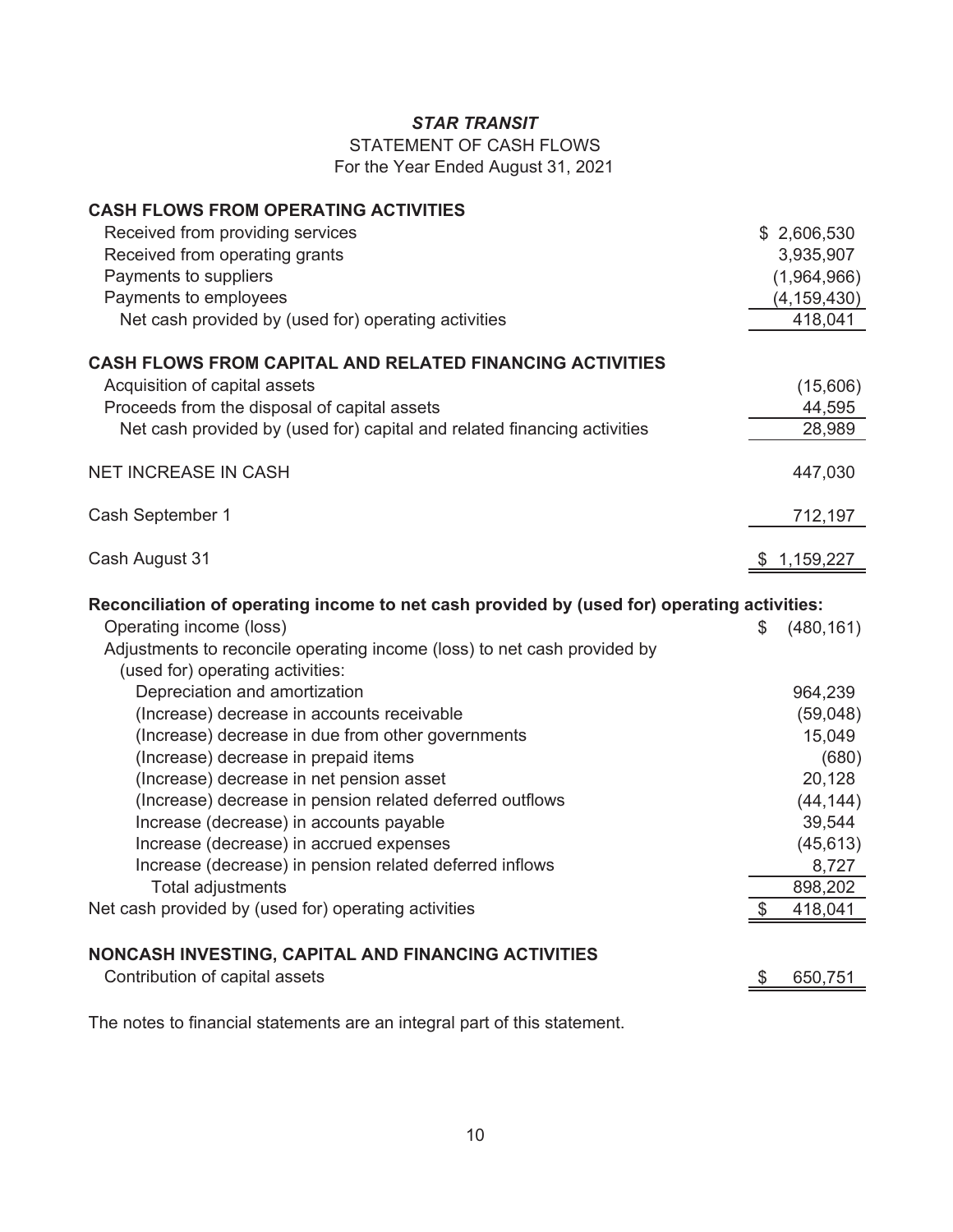### **NOTE 1 - SUMMARY OF SIGNIFICANT ACCOUNTING POLICIES**

### **A. Reporting entity**

STAR Transit (the "District") was established in 1988 to provide public transportation. The District became a political subdivision in 2002 created under the Interlocal Corporation Act of 1971, operating as a rural transit District, as set forth in Chapter 458 of the Texas Transportation Code. The basic operations of the District are financed primarily by Federal Transit Administration and Texas Department of Transportation funds. Approximately 60% of the District's operating revenues came from federal and state grants.

Accounting principles generally accepted in the United States of America require that this financial statement present the District (the primary government) and its component units. Component units generally are legally separate entities for which a primary government is financially accountable. Financial accountability ordinarily involves meeting both the following criteria; the primary government is accountable for the potential component unit (i.e., the primary government appoints the voting majority of its board) and the primary government is able to impose its will upon the potential component unit, or there is a possibility that the potential component unit may provide specific financial benefits or impose specific financial burdens on the primary government. The District does not have any component units that meet these criteria.

As a political subdivision of the State of Texas, the District is exempt from federal income taxes, state and local sales and use taxes, and local real and personal property taxes. The District has no taxing authority.

#### **B. Measurement focus, basis of accounting, and basis of presentation**

The financial statements of the District have been prepared in conformity with generally accepted accounting principles (GAAP) as applied to government units. The District's reporting entity applies all relevant Governmental Accounting Standards Board (GASB) pronouncements.

Government entities included: All activities over which the Board of Directors exercises control and has fiscal responsibility and control are included in the financial statements.

Fund accounting: The accounts of the District are organized on the basis of funds. The District has a single fund - the transportation fund. It is an enterprise fund, which is a proprietary fund type. An enterprise fund is used to account for operations (i) that are financed with debt that is secured solely by a pledge of the net revenues from fees charged from the activity; or (ii) that are required by laws or regulations that the activity's costs of providing services, including capital costs (such as depreciation and debt service), be recovered with fees and charges, rather than with taxes or similar revenues; or (iii) that the pricing policies of the activity establish fees and charges designed to recover its costs, including capital costs (such as depreciation and debt service).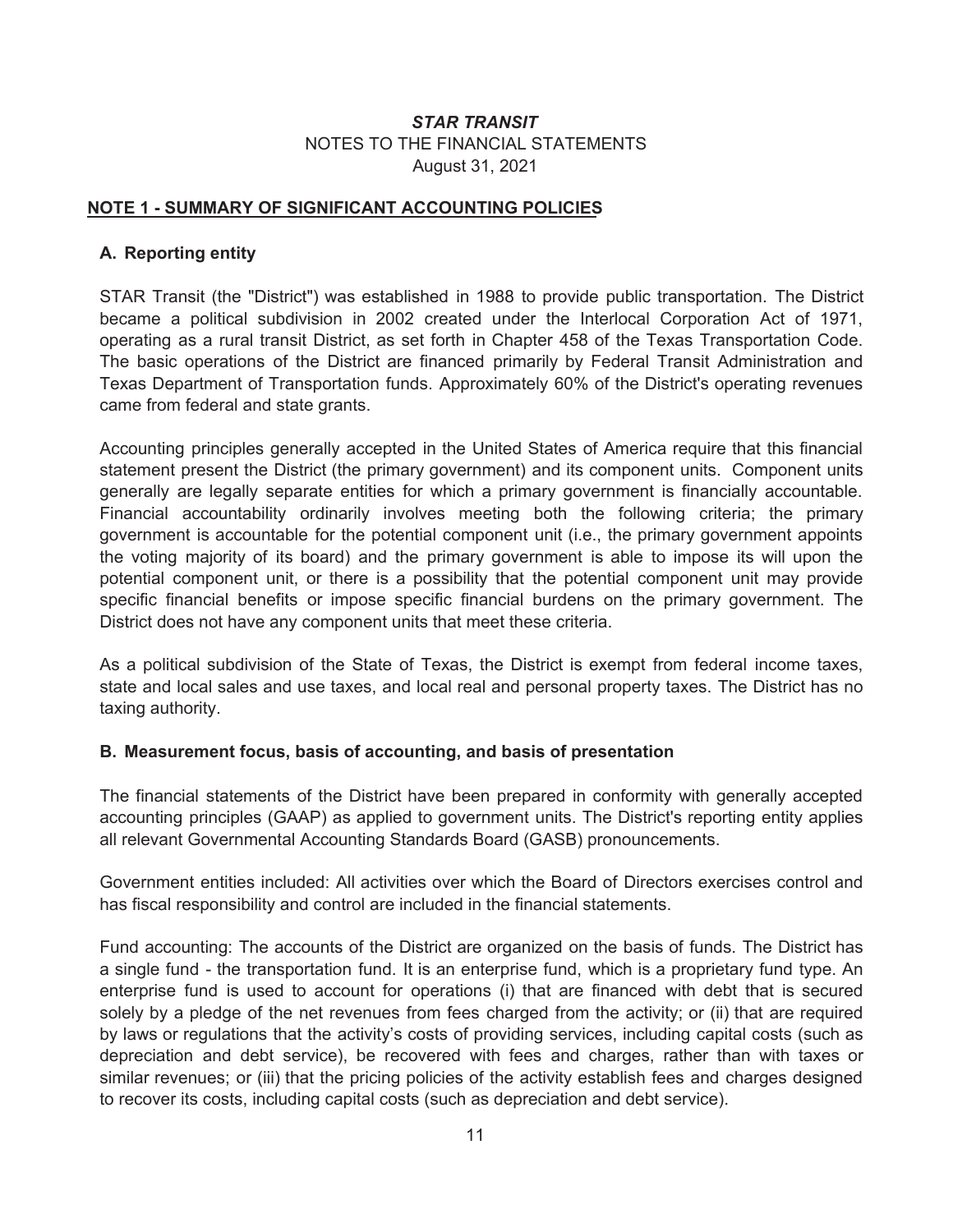### **NOTE 1 - SUMMARY OF SIGNIFICANT ACCOUNTING POLICIES (continued)**

#### **B. Measurement focus, basis of accounting, and basis of presentation (continued)**

The accounting and financial reporting treatment applied to the District is determined by its measurement focus. The transactions of the District are accounted for on a flow of economic resources measurement focus. With this measurement focus, all assets, deferred outflows of resources, liabilities and deferred outflows of resources associated with the operations are included on the statement of net position. Net position (i.e., total assets net of total liabilities) are segregated into net investment in capital assets and unrestricted components.

The District distinguishes operating revenues and expenses from nonoperating items. Operating revenues and expenses generally result from providing services in connection with the District's principal ongoing operation. The principal operating revenues are charges to customers for transportation services. Operating expenses include the cost of services, administrative expenses, and depreciation on capital assets. All revenues and expenses not meeting this definition are reported as nonoperating revenues and expenses.

When both restricted and unrestricted resources are available for use, it is the District's policy to use restricted resources first, then unrestricted resources, as they are needed.

#### **C. Assets, liabilities, deferred outflows/inflows of resources, and net position**

### **1.** *Cash*

For purposes of the statement of cash flows, all highly liquid investments with a maturity of three months or less when purchased are considered to be cash equivalents.

### **2.** *Investments*

Investments maturing more than three months from the date acquired are classified as investments held to maturity. Investments for the District are reported at fair value.

#### *3* **.** *Receivables*

All trade receivables are shown net of an allowance for uncollectibles. Trade accounts receivable in excess of sixty days typically comprise the trade accounts receivable allowance for uncollectibles. No allowance has been recorded as management considers all receivables collectible.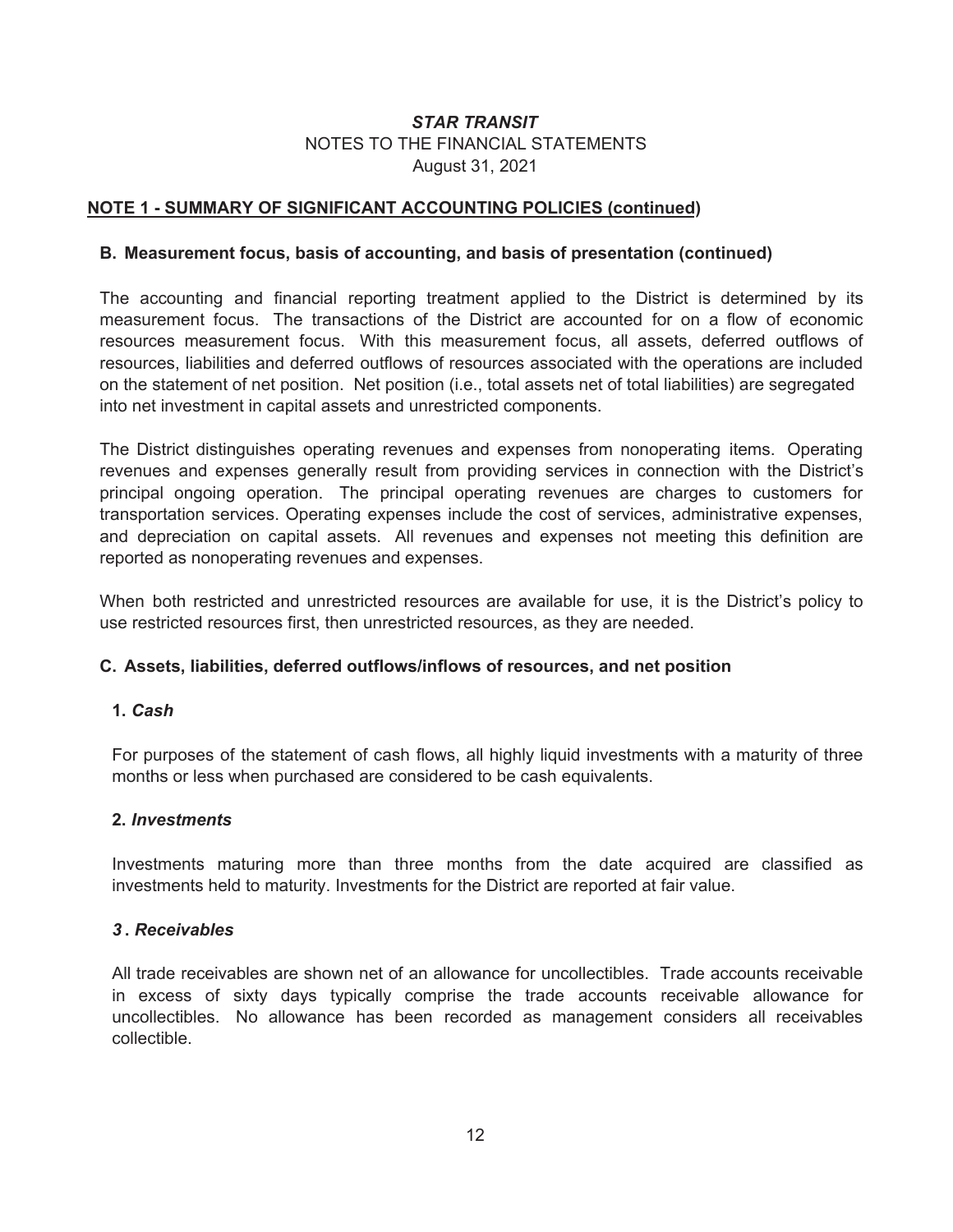### **NOTE 1 - SUMMARY OF SIGNIFICANT ACCOUNTING POLICIES (continued)**

#### **C. Assets, liabilities, deferred outflows/inflows of resources, and net position (continued)**

#### *4. Prepaid items*

Certain payments to vendors reflect costs applicable to future accounting periods and are recorded as prepaid items.

#### *5* **.** *Capital assets*

Capital assets are defined by the District as assets with an initial, individual cost of more than \$5,000 and an estimated useful life in excess of one year. Such assets are recorded at historical cost or estimated historical cost if purchased or constructed. Donated capital assets are recorded at acquisition value at the date of donation. The costs of normal maintenance and repairs that do not add to the value of the asset or materially extend asset lives are not capitalized.

Capital assets are depreciated using the straight line method over the following estimated useful lives:

| <b>Capital asset classes</b>   | Lives     |
|--------------------------------|-----------|
| Buildings and improvements     | $40 - 45$ |
| Office furniture and equipment | $3 - 7$   |
| <b>Vehicles</b>                | $3 - 10$  |

#### *6* **.** *Deferred outflows/inflows of resources*

In addition to assets, the statement of financial position will sometimes report a separate section for deferred outflows of resources. This separate financial statement element, *deferred outflows of resources,* represents a consumption of net position that applies to a future period(s) and so will not be recognized as an outflow of resources (expense) until then. Deferred outflows of resources reported in this year's financial statements include (1) a deferred outflow of resources related to changes in actuarial assumptions of the District's defined benefit pension plan, (2) a deferred outflow of resources for contributions made to the District's defined benefit plan between the measurement date of the net pension liabilities from that plan and the end of the District's fiscal year, and (3) a deferred outflow of resources related to the difference between expected and actual pension experience data used by the actuary. Deferred outflows for changes in actuarial assumptions is attributed to pension expense over a total of 5 years. Deferred outflows for pension contributions will be recognized in the subsequent fiscal year. Deferred outflows for differences in expected and actual pension experience is attributed to pension expense of a total of 4 years.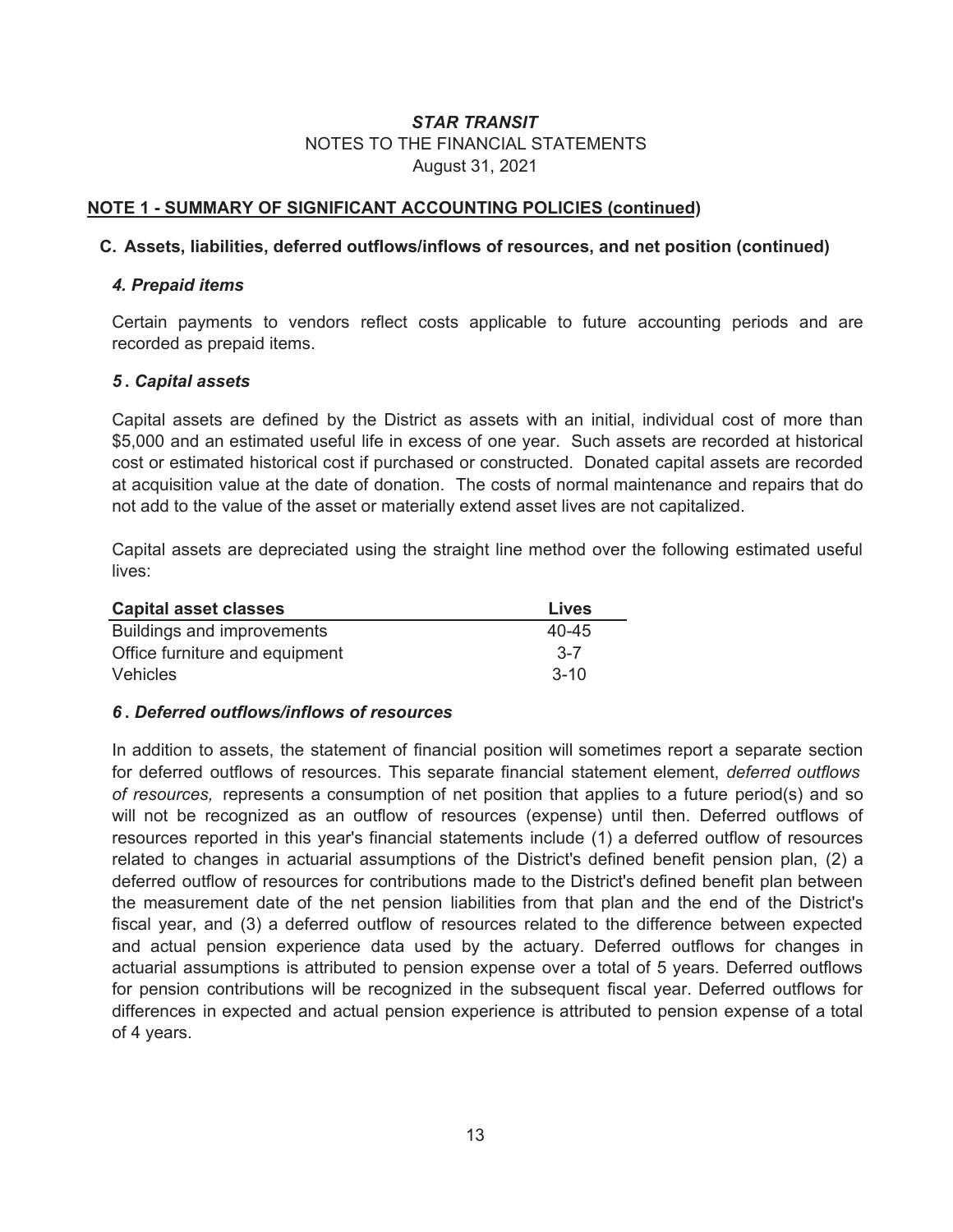### **NOTE 1 - SUMMARY OF SIGNIFICANT ACCOUNTING POLICIES (continued)**

#### **C. Assets, liabilities, deferred outflows/inflows of resources, and net position (continued)**

In addition to liabilities, the statement of financial position will sometimes report a separate section for deferred inflows of resources. This separate financial statement element, *deferred inflows of resources,* represents a consumption of net position that applies to a future period(s) and so will not be recognized as an inflow of resources (revenue) until that time. Deferred inflows of resources reported in this year's financial statements include (1) a deferred inflow of resources related to the differences between the projected and actual investment earnings for the District's defined benefit pension plan, and (2) a deferred inflow of resources related to the difference between expected and actual pension experience data used by the actuary. The differences between the projected and actual investment earnings are attributed to pension expense over a total of 5 years, including the current year. Deferred inflows for differences in expected and actual pension experience is attributed to pension expense of a total of 5 years.

#### *7* **.** *Compensated absences*

Employees are granted vacation leave based on hours accrued. Vacation leave earned within a calendar year carries over into the next year. Vacation leave begins to accrue at the time of hire. Vacation leave is accrued when earned.

#### *8* **.** *Net position*

Net position comprise the various net earnings from operating income, nonoperating revenues and expenses, and capital contributions. Net position is classified in the following three components:

*Net investment in capital assets* – This component of net position consists of capital assets, net of accumulated depreciation and reduced by the outstanding balances of any borrowings that are attributable to the acquisition, construction or improvement of those assets. If there are significant unspent related debt proceeds at year-end, the portion of the debt attributable to the unspent proceeds is not included in the calculation of net investment in capital assets. Rather, that portion of the debt is included in the same net position component as the unspent proceeds.

*Restricted* – This component of net position consists of constraints imposed by creditors (such as through debt covenants), grantors, contributors, or laws or regulations of other governments or constraints imposed by law through constitutional provisions or enabling legislation.

*Unrestricted net position* – This component of net position consists of net position that do not meet the definition of "restricted" or "net investment in capital assets."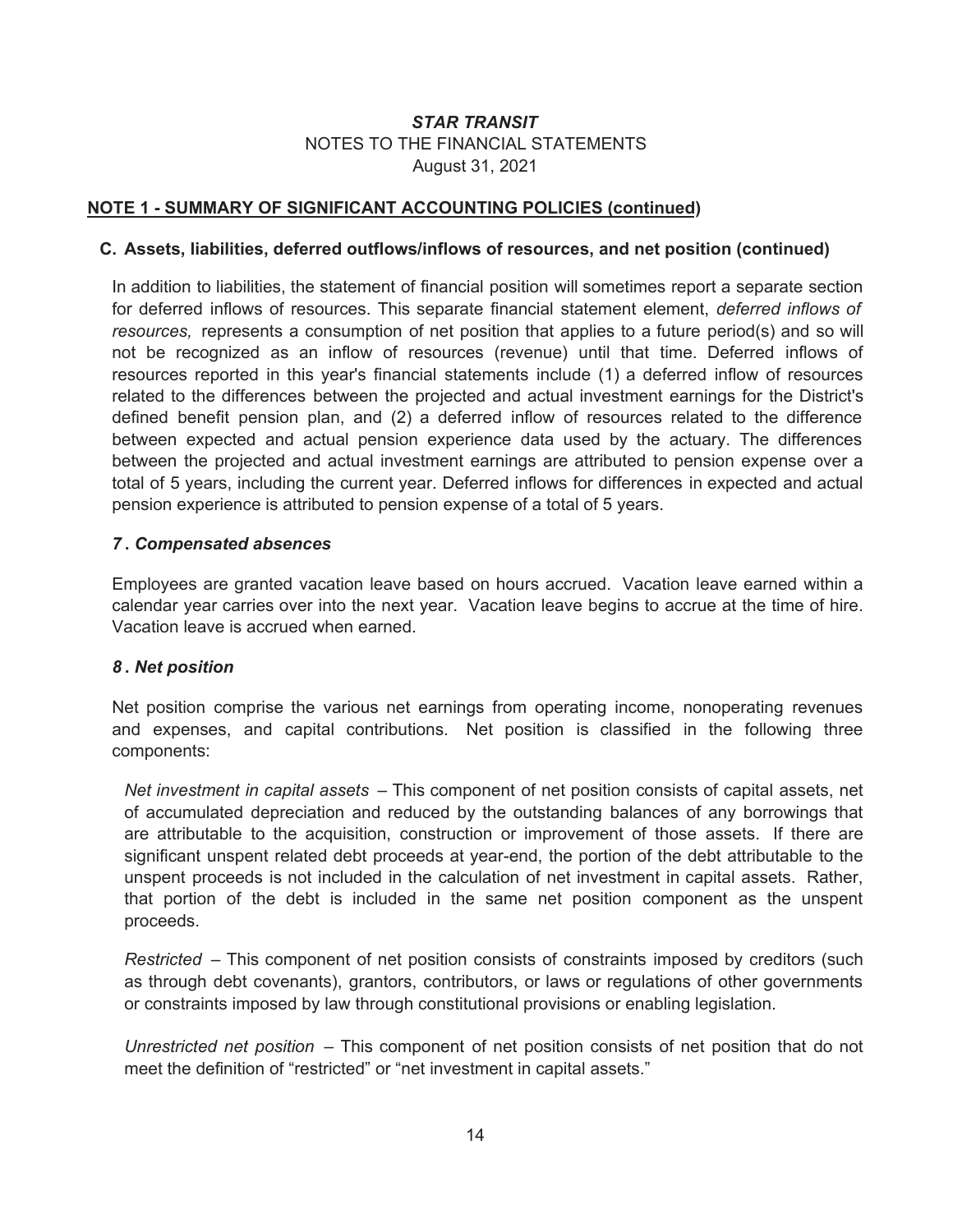### **NOTE 2 – DETAILED NOTES ON ALL ACTIVITIES**

### **A. Deposits**

Custodial credit risk-deposits. In the case of deposits, this is the risk that in the event of a bank failure, the District's deposits may not be returned to it. State statutes require that all deposits in financial institutions be fully collateralized by U.S. Government obligations or obligations of Texas and its agencies that have a market value of not less than the principal amount of the deposits. At year end, the District's bank balance was \$1,159,394. Of the bank balance, \$250,000 was covered by federal depository insurance and the remaining balance was covered by collateral pledged in the District's name. The collateral was held in the District's name by the safekeeping department of the pledging bank's agent and had a fair value of approximately \$1,171,000.

### **B. Capital assets**

Capital asset activity for the year ended August 31, 2021, was as follows:

|                                             | <b>Beginning</b><br><b>Balance</b> |               | <b>Increases</b> |            | <b>Decreases</b> |            | <b>Ending</b><br><b>Balance</b> |               |
|---------------------------------------------|------------------------------------|---------------|------------------|------------|------------------|------------|---------------------------------|---------------|
| Capital assets being depreciated:           |                                    |               |                  |            |                  |            |                                 |               |
| Buildings and improvements                  | \$                                 | 2.602.700     | \$               | 246.694    | \$               |            | \$                              | 2.849.394     |
| Office furniture and equipment              |                                    | 1,051,423     |                  | 19,958     |                  |            |                                 | 1,071,381     |
| <b>Vehicles</b>                             |                                    | 6,886,318     |                  | 399,705    |                  | (773, 016) |                                 | 6,513,007     |
| Total capital assets being depreciated      |                                    | 10,540,441    |                  | 666,357    |                  | (773, 016) |                                 | 10,433,782    |
| Less accumulated depreciation for:          |                                    |               |                  |            |                  |            |                                 |               |
| Buildings and improvements                  |                                    | (488,001)     |                  | (65, 660)  |                  |            |                                 | (553, 661)    |
| Office furniture and equipment              |                                    | (1,000,705)   |                  | (37, 947)  |                  |            |                                 | (1,038,652)   |
| Vehicles                                    |                                    | (4,640,970)   |                  | (860, 631) |                  | 673,801    |                                 | (4,827,800)   |
| Total accumulated depreciation              |                                    | (6, 129, 676) |                  | (964, 238) |                  | 673,801    |                                 | (6, 420, 113) |
| Total capital assets being depreciated, net |                                    | 4,410,765     |                  | (297, 881) |                  | (99, 215)  |                                 | 4,013,669     |
| Capital assets, net                         |                                    | 4,410,765     |                  | (297,881)  |                  | (99,215)   |                                 | 4,013,669     |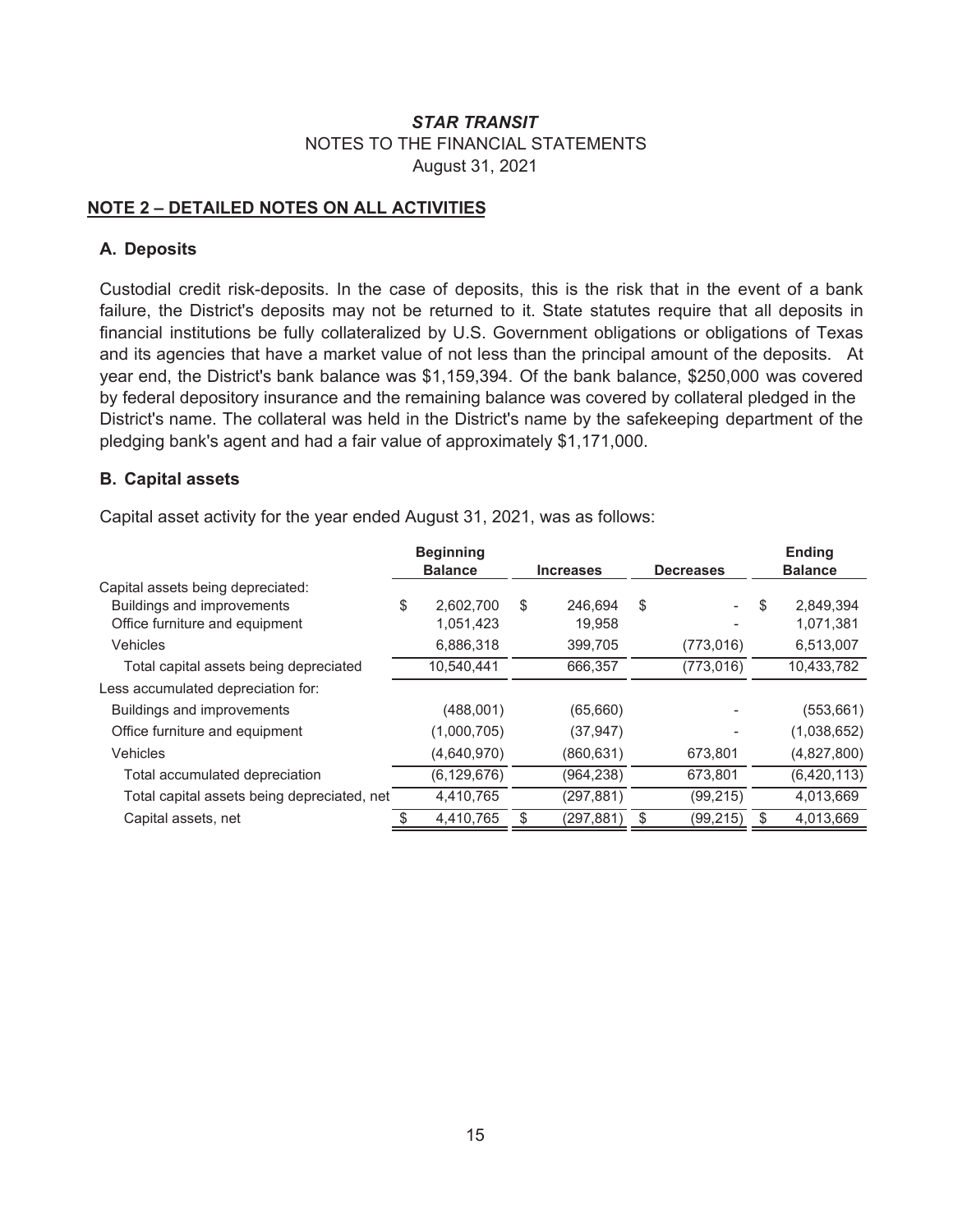### **NOTE 2 – DETAILED NOTES ON ALL ACTIVITIES (continued)**

#### **C. Other significant commitments**

The District leases a tract of land from a local government for a storage facility for its transportation vehicles that expires on December 31, 2045. The lease requires escalating annual payments from \$12,022 to \$20,038. The total lease payments for the year ended August 31, 2021 was \$20,038. Future minimum payments due under the agreement are shown below:

| <b>Year Ending</b> | Annual         |
|--------------------|----------------|
| <b>August 31</b>   | <b>Payment</b> |
| 2022               | 20,038<br>\$   |
| 2023               | 20,038         |
| 2024               | 20,038         |
| 2025               | 20,038         |
| 2026               | 20,038         |
| 2027-2031          | 100,188        |
| 2032-2036          | 100,188        |
| 2037-2041          | 100,188        |
| 2042-2045          | 80,150         |
|                    | 480,904<br>S   |

### **D. Economic dependence**

The District's primary source of revenues and contributions is from U.S. Department of Transportation and Texas Department of Transportation funds. Due to the concentration of support from federal and state funds, the District is vulnerable to the risk of future program cuts or funding delays. Funding delays or even program cuts due to budget cuts can have a severe impact on the District's ability to continue to provide transportation services at the current level.

#### **E. Risk management**

The District is exposed to various risks of loss related to torts; theft of, damage to, and destruction of assets; errors and omissions; injuries to employees; and natural disasters. The District maintains commercial insurance coverage covering each of those risks of loss. Management believes such coverage is sufficient to preclude any significant uninsured losses to the District. Settled claims have not materially exceeded this commercial coverage in any of the past three fiscal years.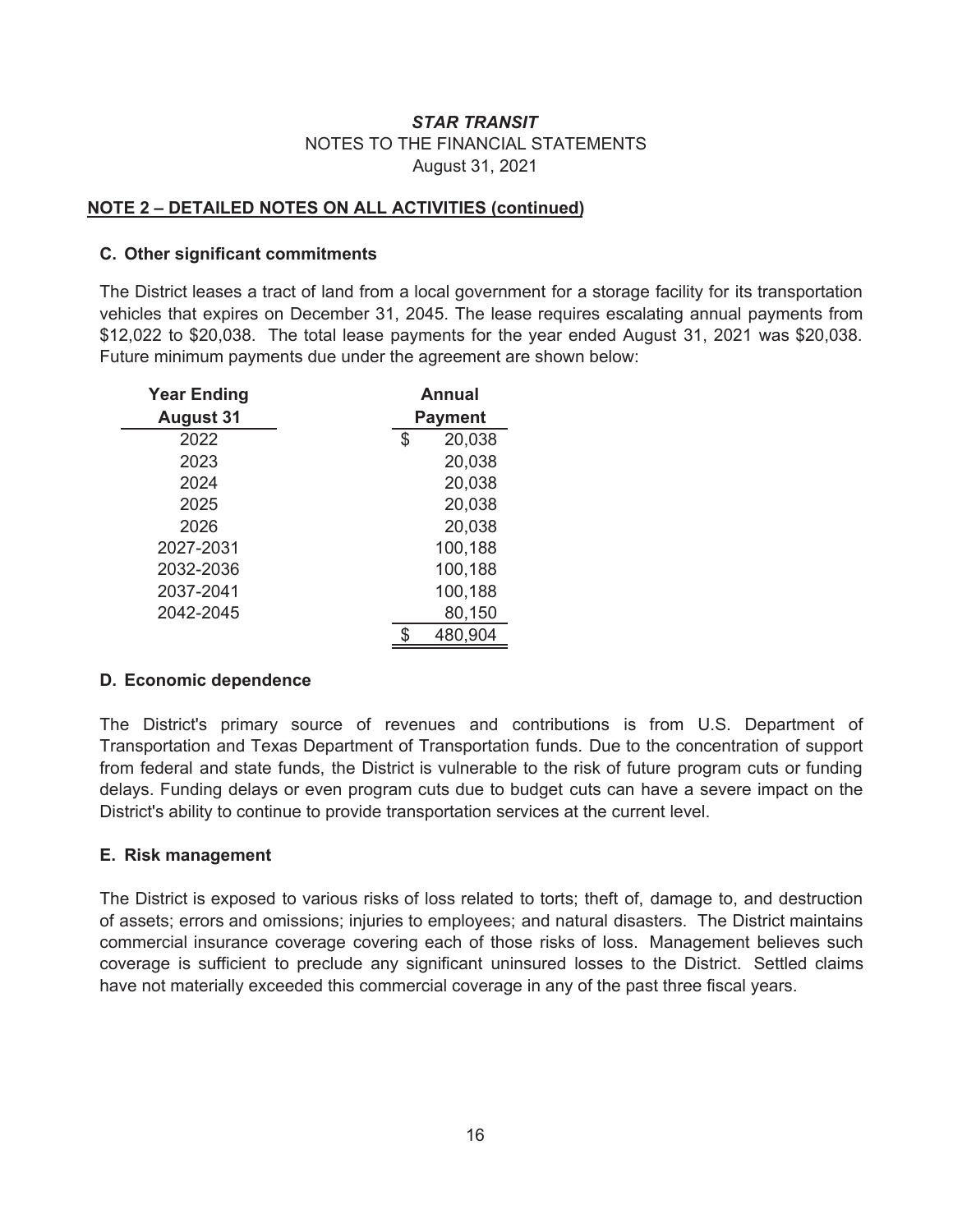# **NOTE 2 – DETAILED NOTES ON ALL ACTIVITIES (continued)**

### **F. Lease obligations**

### *1. Operating lease (as lessor)*

In 2021, the District is the lessor of a building to a local company. The agreement is a cancellable operating lease, and the building has a cost of \$22,499, accumulated depreciation of \$6,422, and a carrying value of \$16,077.

Future minimum lease payments are as follows:

| <b>Years Ending</b> |   |               |
|---------------------|---|---------------|
| <b>August 31:</b>   |   | <b>Amount</b> |
| 2022                | S | 28,800        |
| 2023                |   | 24,000        |
|                     | S | 52,800        |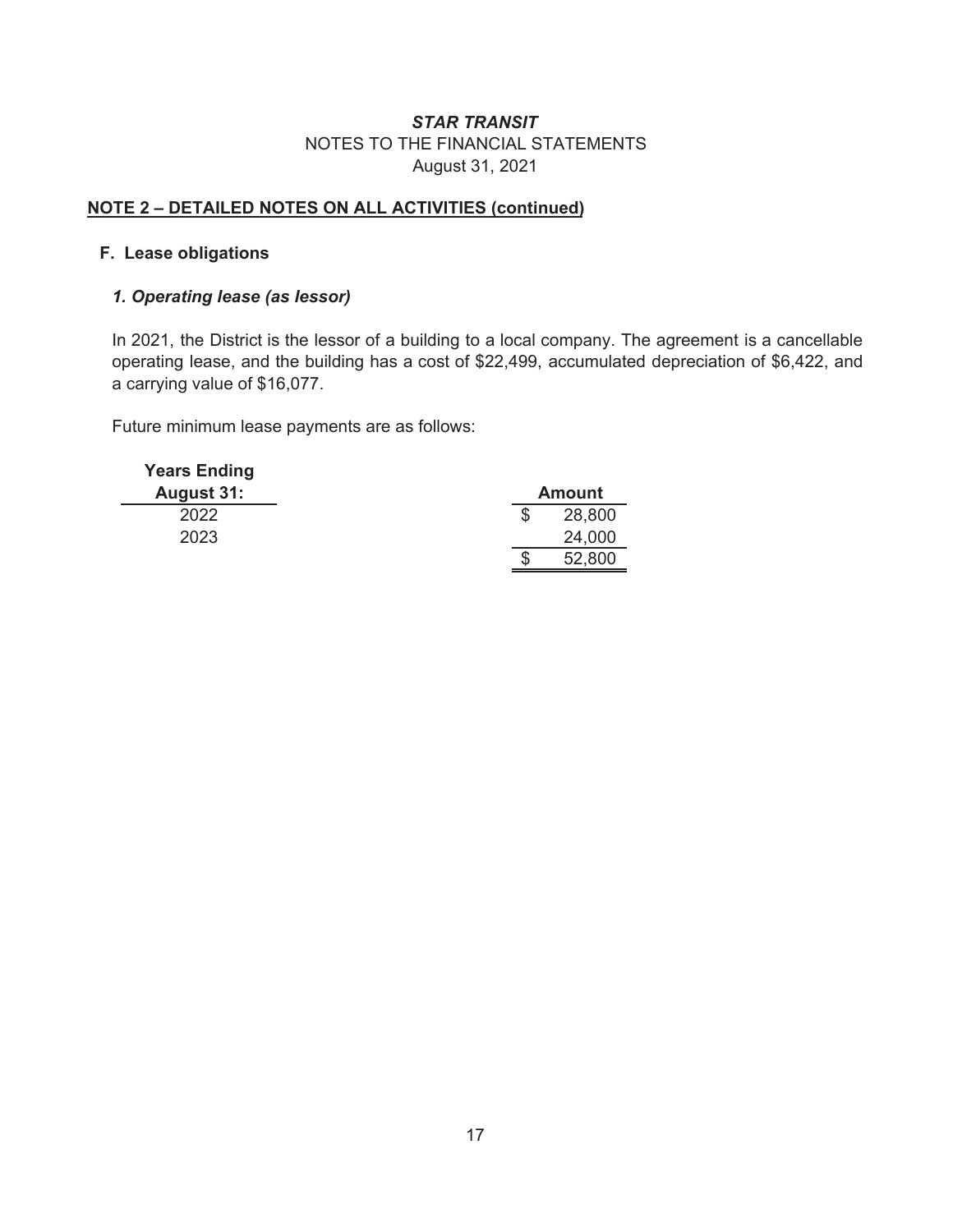#### **NOTE 3 - DEFINED BENEFIT PENSION PLANS**

#### **A. Plan description**

The Texas County & District Retirement System (TCDRS) is a statewide, agent multiple-employer, public-employee retirement system. The system serves over 800 participating countries and districts throughout Texas. Each employer maintains its own customized plan of benefits. Plan provisions are adopted by the governing body of each employer, within the options available in the TCDRS Act. Because of that, the District has the flexibility and local control to adjust benefits and pay for those benefits based on its needs and budgets.

Each employer has a defined benefit plan that functions similarly to a cash balance plan. The assets of the plans are pooled for investment purposes, but each employer's plan assets may be used only for the payment of benefits to the members of that employer's plan. In accordance with Texas law, it is intended that the pension plan be construed and administered in a manner that the retirement system will be considered a tax-qualified plan under Section 401(a) of the Internal Revenue Code. TCDRS issues a publicly available comprehensive annual financial report that can be obtained at *www.tcdrs.org.*

All eligible employees (except temporary staff) of the District must be enrolled in the plan.

#### **B. Benefits provided**

A brief description of benefit terms:

- 1. All full- and part-time non-temporary employees participate in the plan, regardless of the number of hours they work in a year. Employees in a temporary position are not eligible for membership.
- 2. The plan provides retirement, disability and survivor benefits.
- 3. TCDRS is a savings-based plan. For the district's plan, 4.00% of each employee's pay is deposited into his or her TCDRS account. By law, employee accounts earn 7.00% interest on beginning of year balances annually. At retirement, the account is matched at an employer set percentage (current match is 100%) and is then converted to an annuity.
- 4. There are no automatic COLAs. Each year, the district may elect an ad hoc COLA for its retirees (if any). There are two COLA types, each limited by actual inflation.
- 5. Benefit terms are established under the TCDRS Act. They may be amended as of January 1 of each year, but must remain in conformity with the Act.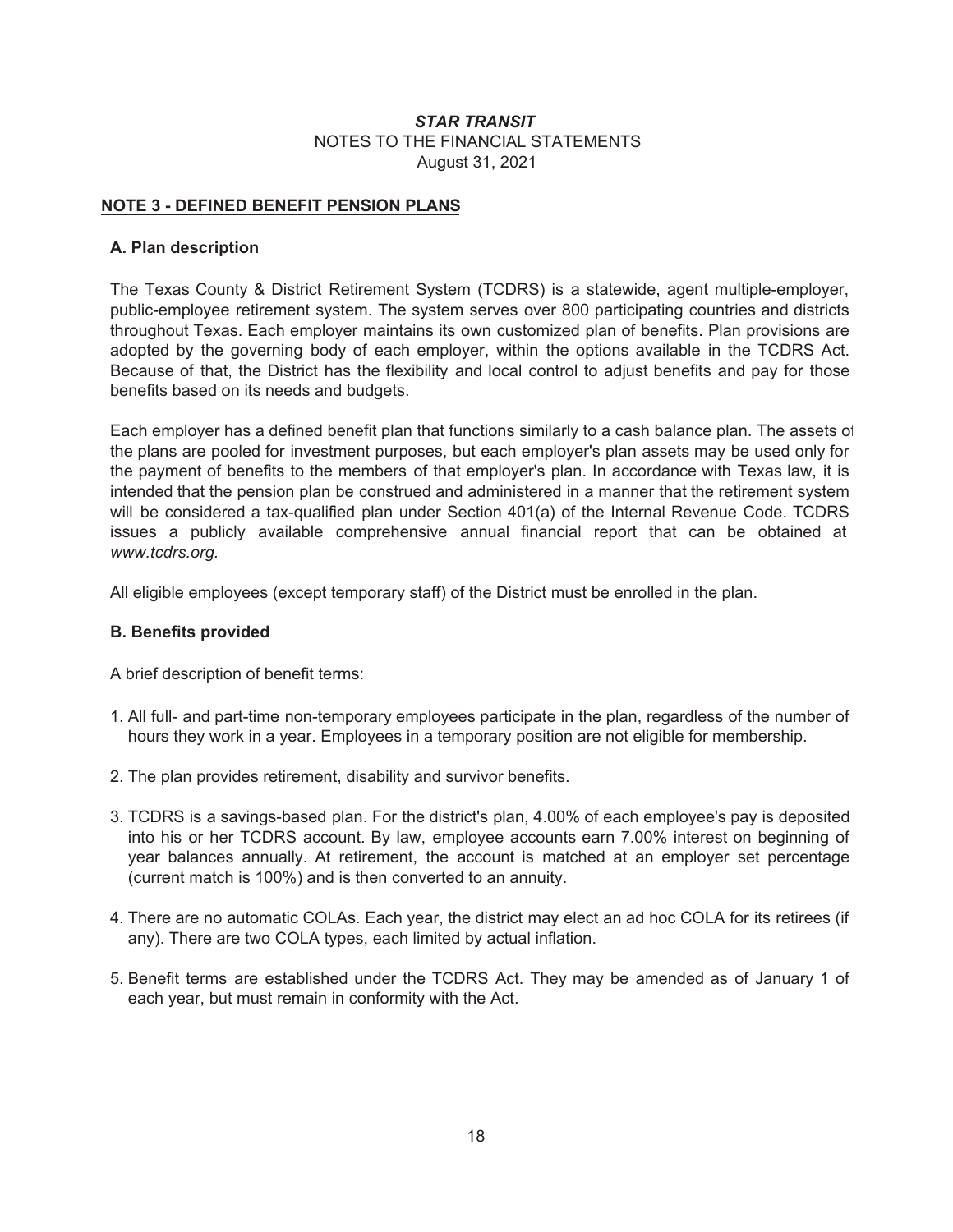#### **NOTE 3 - DEFINED BENEFIT PENSION PLANS (continued)**

#### **B. Benefits provided (continued)**

#### *Employees covered by benefit terms*

At the December 31, 2020 valuation and measurement date, the following employees were covered by the benefit terms:

| Inactive employees (or their beneficiaries) receiving benefits |     |
|----------------------------------------------------------------|-----|
| Inactive employees entitled to, but not yet receiving benefits | 59  |
| Active employees                                               | 99  |
|                                                                | 160 |

#### **C. Contributions**

A combination of three elements funds each employer's plan: employee deposits, employer contributions, and investment income.

- The deposit rate for employees is 4.00%, 5.00%, 6.00% and 7.00% of compensation, as adopted by the employer's governing body.
- Participating employer's are required, by law, to contribute at a minimum the actuarially required rates, which are determined annually.
- Investment income funds a large part of the benefits employees earn.

Employers have the option of paying more than the required contribution rate each year. Extra contributions can help employer's "prefund" benefit increases, such as cost-of-living adjustment to retirees, and they can be used to help offset or mitigate future increases in the required rate due to negative plan experience. There are two approaches for making extra contributions:

- (a) paying an elected contribution rate higher than the required rate and
- (b) making an extra lump-sum contribution to the employer account.

Employees for the District were required to contribute 4.00% of their annual gross earnings during the year. The contribution rate for the District was 2.1% in calendar year 2020. The District's contributions to TCDRS for the year ended August 31, 2021 were \$67,340, and were equal to the required contributions.

#### **D. Net pension liability (asset)**

The District's Net Pension Liability (Asset) (NPL) was measured as of December 31, 2020 and the Total Pension Liability (TPL) used to calculate the NPL was determined by an actuarial valuation as of that date.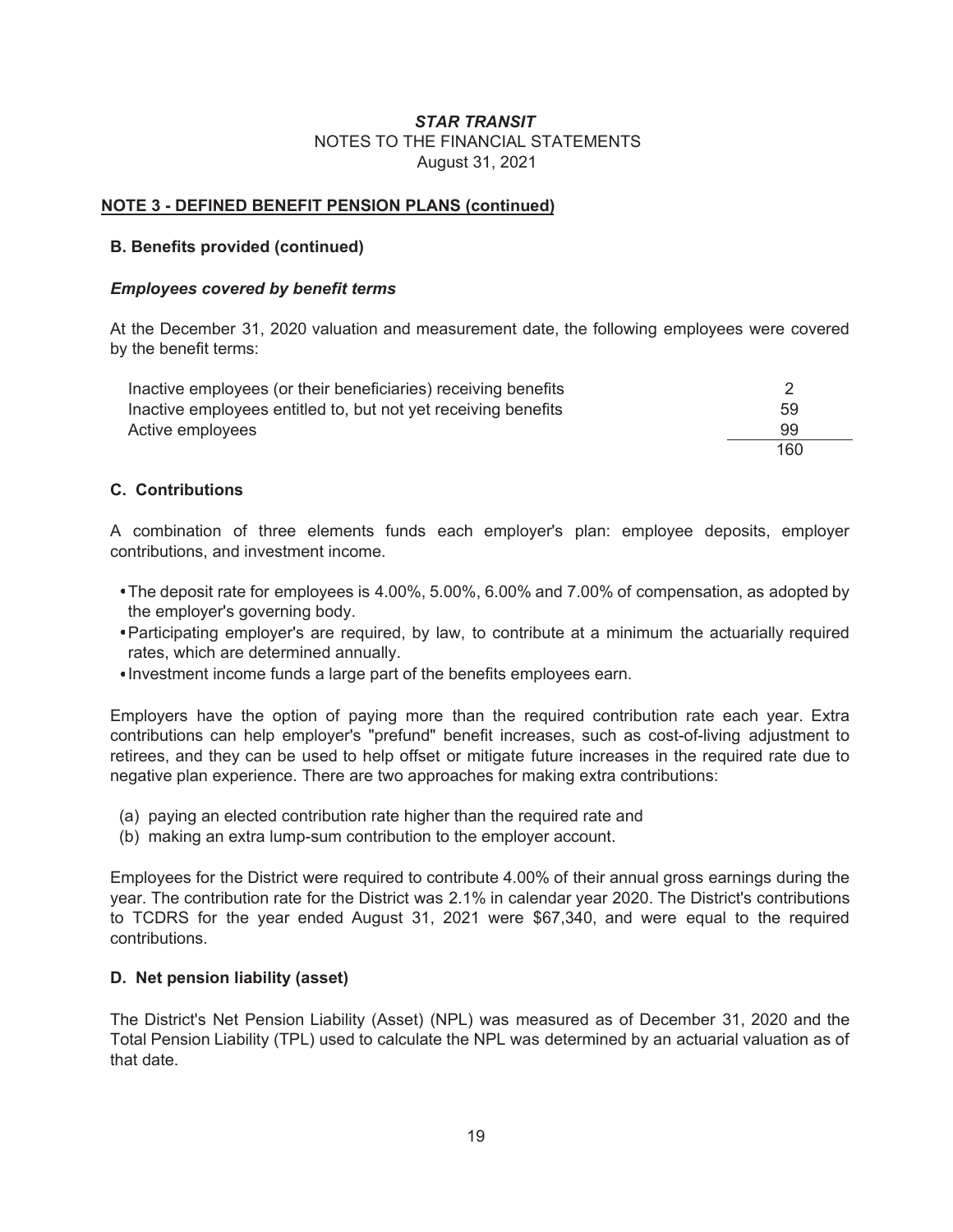#### **NOTE 3 - DEFINED BENEFIT PENSION PLANS (continued)**

#### **D. Net pension liability (asset) (continued)**

#### *Actuarial assumptions*

The actuarial assumptions that determine the TPL as of December 31, 2020 were based on the results of an actuarial experience study for the period January 1, 2013 through December 31, 2016, except where required to be different by GASB 68.

Key assumptions used in the December 31, 2020 actuarial valuation are as follows:

| <b>Valuation Timing</b>           | Actuarially determined contribution rates are calculated on a calendar year basis as of<br>December 31, two years prior to the end of the fiscal year in which the contributions are<br>reported.                                                                                                                   |
|-----------------------------------|---------------------------------------------------------------------------------------------------------------------------------------------------------------------------------------------------------------------------------------------------------------------------------------------------------------------|
| <b>Actuarial Cost Method</b>      | Entry Age Normal                                                                                                                                                                                                                                                                                                    |
| <b>Amortization Method</b>        |                                                                                                                                                                                                                                                                                                                     |
| Recognition of economic/          |                                                                                                                                                                                                                                                                                                                     |
| demographics gains or             |                                                                                                                                                                                                                                                                                                                     |
| losses                            | Straight-Line amortization over Expected Working Life                                                                                                                                                                                                                                                               |
| Recognition of assumptions        |                                                                                                                                                                                                                                                                                                                     |
| changes or inputs                 | Straight-Line amortization over Expected Working Life                                                                                                                                                                                                                                                               |
| <b>Asset Valuation Method</b>     |                                                                                                                                                                                                                                                                                                                     |
| Smoothing period                  | 5 years                                                                                                                                                                                                                                                                                                             |
| Recognition method                | Non-asymptotic                                                                                                                                                                                                                                                                                                      |
| Corridor                          | None                                                                                                                                                                                                                                                                                                                |
| Inflation                         | 2.50%                                                                                                                                                                                                                                                                                                               |
| Salary Increases                  | Varies by age and service. 4.6% average over career including inflation                                                                                                                                                                                                                                             |
| Investment Rate of Return         | 7.50%, net of administrative and investments expenses, including inflation                                                                                                                                                                                                                                          |
| <b>Cost of Living Adjustments</b> | Cost-of-Living Adjustments for STAR Transit are not considered to be substantively<br>automatic under GASB 68. Therefore, no assumption for future cost-of-living adjustments<br>is included in the GASB calculations. No assumption for future cost-of-living adjustments<br>is included in the funding valuation. |
| Mortality                         |                                                                                                                                                                                                                                                                                                                     |
| Depositing members                | 90% of the RP-2014 Active Employee Mortality Table for males and 90% of the RP-2014<br>Active Employee Mortality Table for females, projected with 110% of the MP-2014<br>Ultimate scale after 2014.                                                                                                                |
| Service retirees, beneficiaries   | 130% of the RP-2014 Healthy Annuitant Mortality Table for males and 110% of the RP-                                                                                                                                                                                                                                 |
| and non-depositing members        | 2014 Healthy Annuitant Mortality Table for females, both projected with 110% of the MP-<br>2014 Ultimate scale after 2014.                                                                                                                                                                                          |
| Disabled retirees                 | 130% of the RP-2014 Disabled Annuitant Mortality Table for males and 115% of the RP-<br>2014 Disabled Annuitant Mortality Table for females, both projected with 110% of the MP-<br>2014 Ultimate scale after 2014                                                                                                  |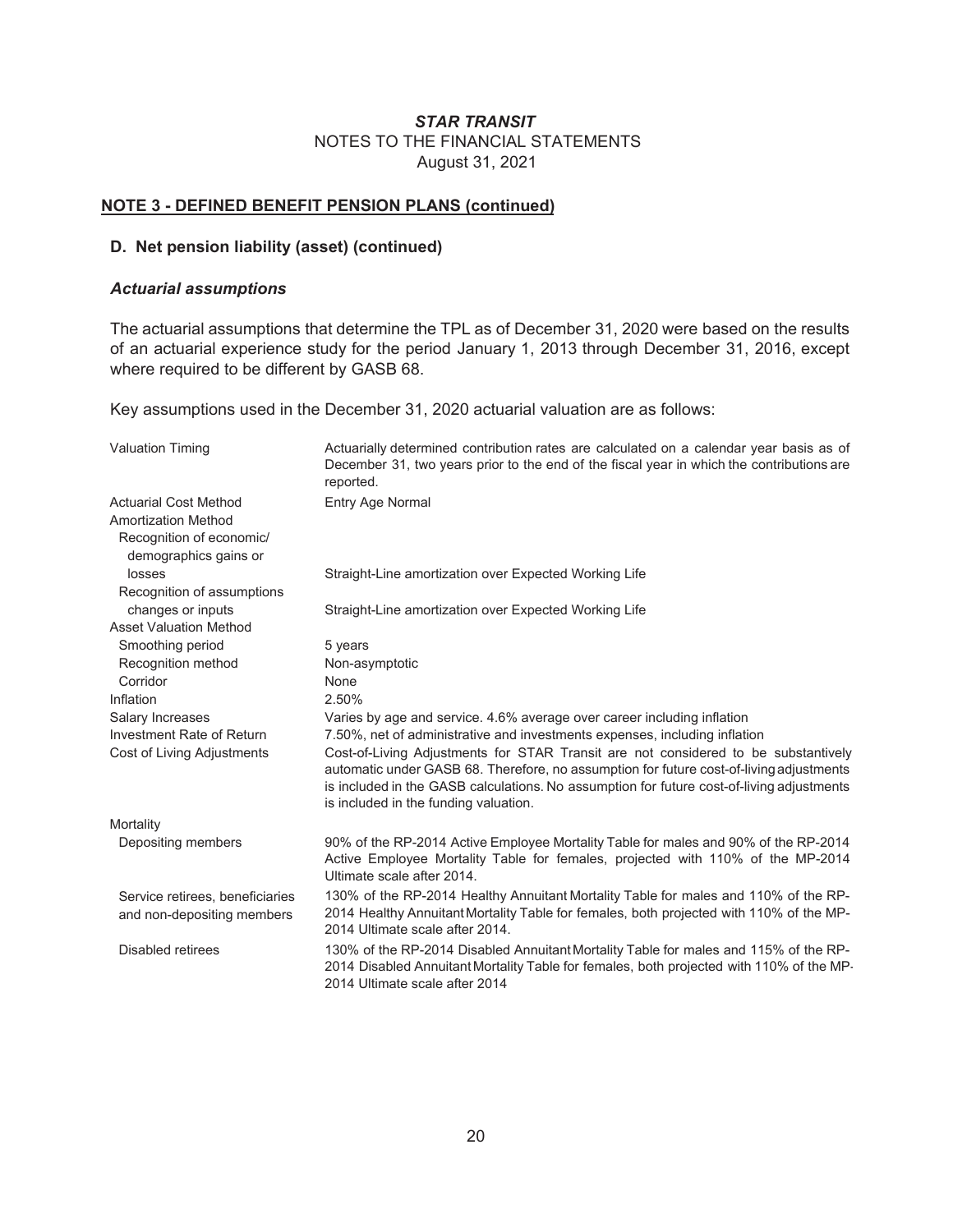#### **NOTE 3 - DEFINED BENEFIT PENSION PLANS (continued)**

#### **D. Net pension liability (asset) (continued)**

The long-term expected rate of return on TCDRS assets is determined by adding expected inflation to expected long-term real returns, and reflecting expected volatility and correlation. The target allocation and best estimate of geometric real rate of return for each major asset class are summarized in the following table:

|                                                     |                                                                             |                   | <b>Geometrical Real</b> |
|-----------------------------------------------------|-----------------------------------------------------------------------------|-------------------|-------------------------|
|                                                     |                                                                             |                   | <b>Rate of Return</b>   |
|                                                     |                                                                             | <b>Target</b>     | <b>(Expected Minus</b>  |
| <b>Asset Class</b>                                  | <b>Benchmark</b>                                                            | <b>Allocation</b> | Inflation)              |
| U.S. Equities                                       | Dow Jones U.S. Total Stock Market Index                                     | 11.50%            | 4.25%                   |
| <b>Global Equities</b>                              | MSCI World (net) Index                                                      | 2.50%             | 4.55%                   |
| Int'l Equities - Developed                          | MSCI World Ex USA (net) Index                                               | 5.00%             | 4.25%                   |
| Int'l Equities - Emerging                           | MSCI Emerging Markets (net) Index                                           | 6.00%             | 4.75%                   |
| Investment-Grade Bonds                              | Bloomberg Barclays U.S. Aggregate Bond Inde                                 | $3.00\%$          | $-0.85%$                |
| <b>Strategic Credit</b>                             | FTSE High-Yield Cash-Pay Capped Index                                       | 9.00%             | 2.11%                   |
| Direct Lending                                      | S&P.LSTA Leveraged Loan Index                                               | 16.00%            | 6.70%                   |
| <b>Distressed Debt</b>                              | Cambridge Associates Real Estate Index                                      | 4.00%             | 5.70%                   |
| <b>REIT Equities</b>                                | 67% FTSE NAREIT All Equity REITs Index +<br>33% S&P Global REIT (net) Index | 2.00%             | 3.45%                   |
| Master Limited Partnerships (MLPs Alerian MLP Index |                                                                             | 2.00%             | 5.10%                   |
| <b>Private Real Estate Partnerships</b>             | Cambridge Associates Real Estate Index                                      | 6.00%             | 4.90%                   |
| <b>Private Equity</b>                               | Cambridge Associates Global Private Equity &<br>Venture Capital Index       | 25.00%            | 7.25%                   |
| <b>Hedge Funds</b>                                  | Hedge Funds Research, Inc. (HFRI) Fund of<br><b>Funds Composite Index</b>   | 6.00%             | 1.85%                   |
| Cash Equivalents                                    | 90-Day U.S. Treasury                                                        | 2.00%             | $-0.70%$                |

#### *Discount rate*

The discount rate used to measure the TPL was 7.60%. The projection of cash flows used to determine the discount rate assumed that employee and employer contributions will be made at the rates specified in statute. Based on that assumption, the pension plan's fiduciary net position was projected to be available to make all projected future benefit payments of current active and inactive employees. Therefore, the long-term expected rate of return on pension plan investments was applied to all periods of projected benefit payments to determine the TPL.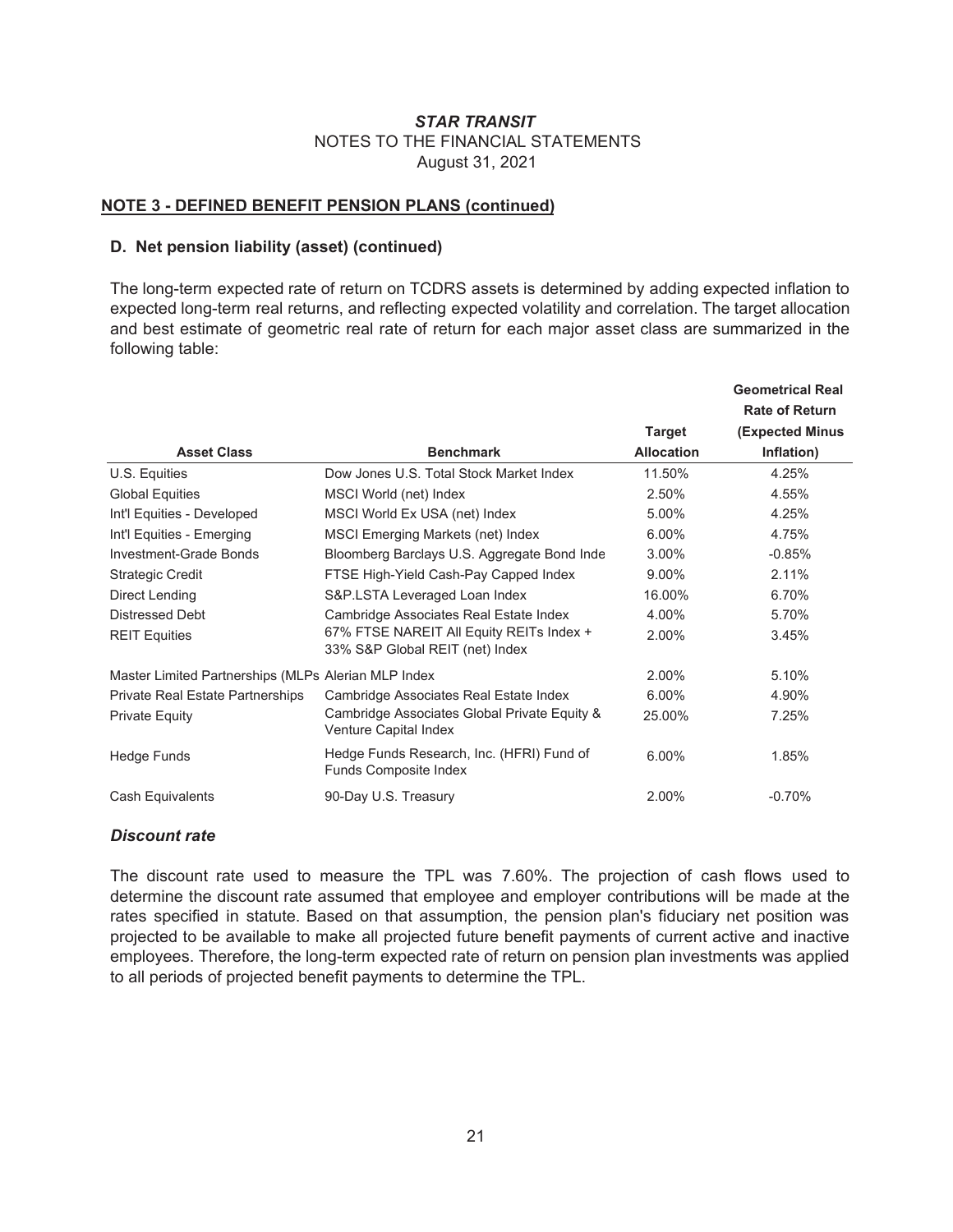#### **NOTE 3 - DEFINED BENEFIT PENSION PLANS (continued)**

#### **D. Net pension liability (asset) (continued)**

#### *Changes in the net pension liability (asset)*

|                                             | Increase (Decrease) |                      |                       |                     |    |                          |  |
|---------------------------------------------|---------------------|----------------------|-----------------------|---------------------|----|--------------------------|--|
|                                             |                     | <b>Total Pension</b> | <b>Plan Fiduciary</b> |                     |    | <b>Net Pension</b>       |  |
|                                             |                     | Liability            |                       | <b>Net Position</b> |    | <b>Liability (Asset)</b> |  |
|                                             |                     | (A)                  |                       | (B)                 |    | $(A) - (B)$              |  |
| Balances as of December 31, 2019            | \$                  | 579,905              | \$                    | 652,749             | \$ | (72, 844)                |  |
| Changes for the year:                       |                     |                      |                       |                     |    |                          |  |
| Service cost                                |                     | 167,777              |                       |                     |    | 167,777                  |  |
| Interest                                    |                     | 59,697               |                       |                     |    | 59,697                   |  |
| Effect of economic/demographic gains/losses |                     | (6,318)              |                       |                     |    | (6,318)                  |  |
| Effect of assumption changes or inputs      |                     | 49,781               |                       |                     |    | 49,781                   |  |
| Refund of contributions                     |                     | (19, 929)            |                       | (19, 929)           |    |                          |  |
| Benefit payments                            |                     | (1,861)              |                       | (1,861)             |    |                          |  |
| Administrative expenses                     |                     |                      |                       | (645)               |    | 645                      |  |
| Member contributions                        |                     |                      |                       | 117,962             |    | (117, 962)               |  |
| Net investment income                       |                     |                      |                       | 67,755              |    | (67, 755)                |  |
| <b>Employer contributions</b>               |                     |                      |                       | 61,371              |    | (61, 371)                |  |
| Other                                       |                     |                      |                       | 4,366               |    | (4, 366)                 |  |
| Balances as of December 31, 2020            | \$                  | 829,052              | \$                    | 881,768             | \$ | (52,716)                 |  |

Sensitivity of the net pension liability (asset) to changes in the discount rate -

The following presents the NPL of the District, calculated using the discount rate of 7.60%, as well as what the District's NPL would be if it were calculated using a discount rate that is 1 percentage point lower (6.60%) or 1 percentage point higher (8.60%) than the current rate:

|                                          | 1% Decrease  |  |                 | 1% Increase |              |  |
|------------------------------------------|--------------|--|-----------------|-------------|--------------|--|
|                                          | in Discount  |  | <b>Discount</b> | in Discount |              |  |
|                                          | Rate (6.60%) |  | Rate (7.60%)    |             | Rate (8.60%) |  |
| District's net pension liability (asset) | 63.246 \$    |  | $(52,716)$ \$   |             | (149, 227)   |  |

#### *Pension Plan Fiduciary Net Position*

Detailed information about the pension plan's fiduciary net position is available in a separately-issued TCDRS financial report. That report may be obtained on the Internet atwww.tcdrs.org.

**Payables to the Pension Plan** - Legally required contributions outstanding at the end of the year totaled \$25,527.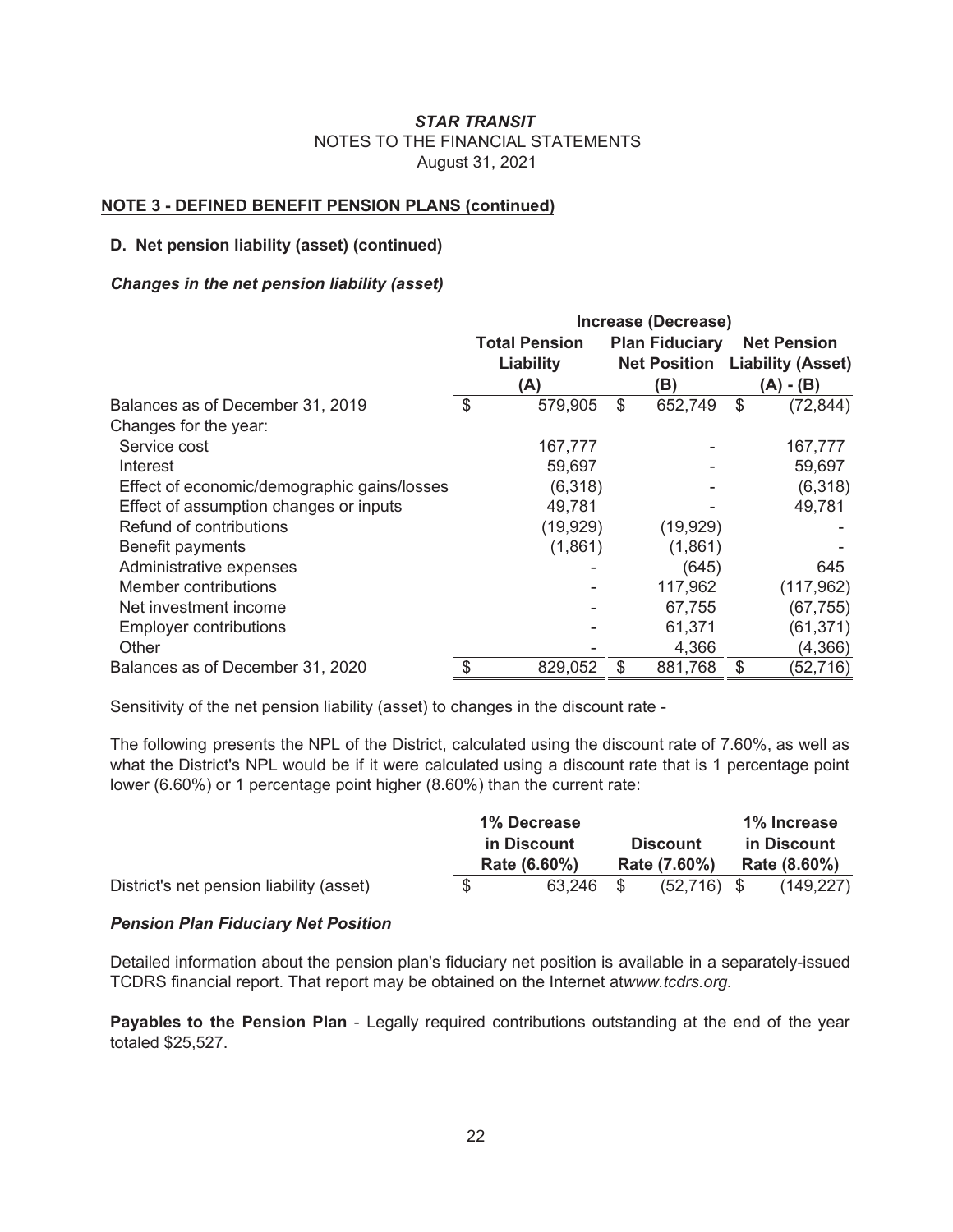#### **NOTE 3 - DEFINED BENEFIT PENSION PLANS (continued)**

#### **E. Pension expense and deferred outflows/inflows of resources related to pensions**

For the fiscal year ended August 31, 2021, the District recognized pension expense of \$52,052.

At August 31, 2021, the District reported deferred outflows of resources related to pensions from the following sources:

|                                                                |   | <b>Deferred</b>    | <b>Deferred</b> |                  |  |
|----------------------------------------------------------------|---|--------------------|-----------------|------------------|--|
|                                                                |   | <b>Outflows of</b> | Inflows of      |                  |  |
|                                                                |   | <b>Resources</b>   |                 | <b>Resources</b> |  |
| Changes in actuarial assumptions                               | S | 39.915             | - \$            |                  |  |
| Pension contributions after measurement date                   |   | 45,201             |                 |                  |  |
| Differences in projected and actual earnings on pension assets |   |                    |                 | 11,900           |  |
| Difference in expected and actual pension experience           |   | 4.593              |                 | 16,737           |  |
| Total                                                          |   | 89,709             | S               | 28,637           |  |

\$45,201 reported as deferred outflows of resources related to pensions resulting from contributions made subsequent to the measurement date will be recognized as a reduction of the net pension asset for the year ended August 31, 2021. Other amounts reported as deferred outflows of resources related to pensions will be recognized in pension expense as follows:

| <b>Year Ended December 31</b> |             |
|-------------------------------|-------------|
| 2021                          | \$<br>5,537 |
| 2022                          | 4,534       |
| 2023                          | (1, 198)    |
| 2024                          | 6.998       |
| Total                         | 15,871      |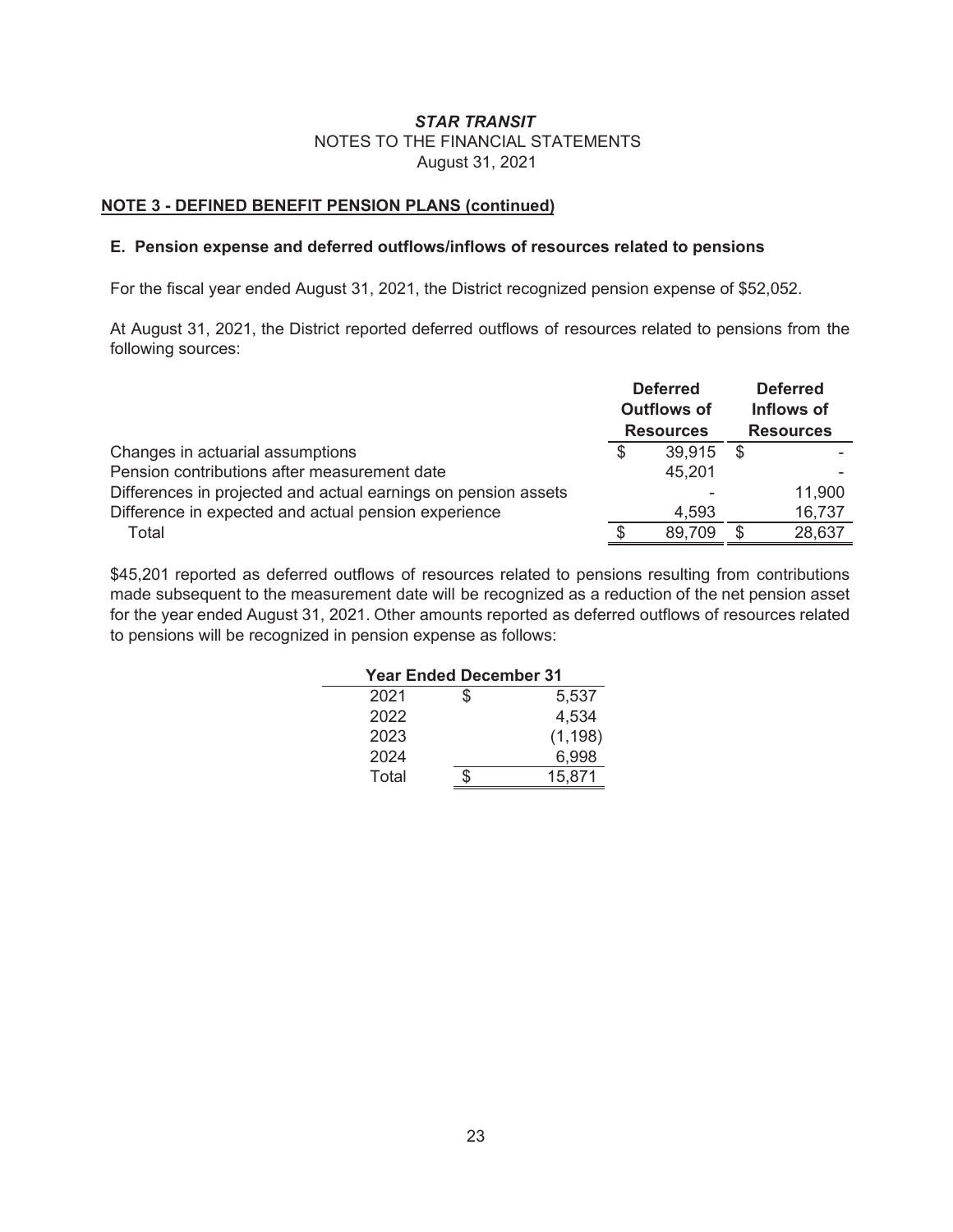### REQUIRED SUPPLEMENTARY INFORMATION

These supplementary schedules are included to supplement the basic financial statements as required by Governmental Accounting Standards Board.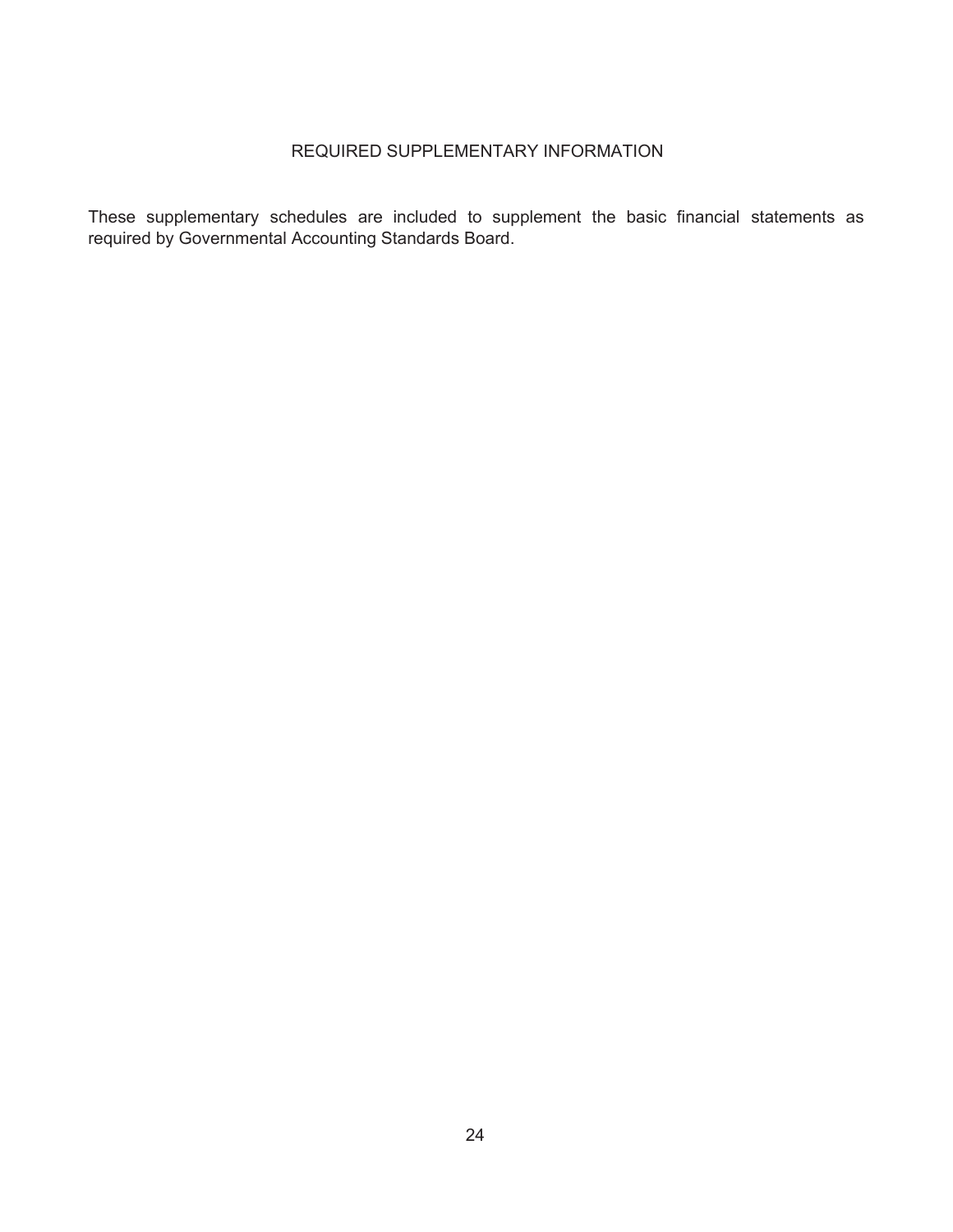#### SCHEDULE OF CHANGES IN NET PENSION LIABILITY AND RELATED RATIOS Last 10 Calendar Years (will ultimately be displayed)

|                                                                           | 2017         | 2018                                       | 2019      | 2020      |
|---------------------------------------------------------------------------|--------------|--------------------------------------------|-----------|-----------|
| <b>Total Pension Liability</b>                                            |              |                                            |           |           |
| Service Cost                                                              | \$179,338    | \$177,286                                  | \$182,665 | \$167,777 |
| Interest on total pension liability                                       | 14,481       | 29,483                                     | 45,789    | 59,697    |
| Effect of assumption changes or inputs                                    | 270          |                                            |           | 49,781    |
| Effect of economic/demographic gains/losses                               | 1,339        | 8,295                                      | (19, 473) | (6,318)   |
| Benefit payments/refunds of contributions                                 | (1, 138)     | (15, 467)                                  | (22,963)  | (21, 790) |
| <b>Net Change in Total Pension Liability</b>                              | 194,290      | 199,597                                    | 186,018   | 249,147   |
| <b>Total Pension Liability - Beginning</b>                                |              | 194,290                                    | 393,887   | 579,905   |
| <b>Total Pension Liability - Ending (a)</b>                               | \$194,290    | \$393,887                                  | \$579,905 | \$829,052 |
| <b>Plan Fiduciary Net Position</b>                                        |              |                                            |           |           |
| <b>Employer contributions</b>                                             | \$<br>85,797 | 89,889<br>\$                               | \$61,843  | \$61,371  |
| Member contributions                                                      | 122,990      | 128,874                                    | 118,947   | 117,962   |
| Investment income net of investment expenses                              | 3,340        | (1,709)                                    | 68,969    | 67,755    |
| Benefit payments/refunds of contributions                                 | (1, 138)     | (15, 467)                                  | (22, 963) | (21, 790) |
| Administrative expenses                                                   | (142)        | (338)                                      | (497)     | (645)     |
| Other                                                                     | 2,781        | 6,078                                      | 5,495     | 4,366     |
| <b>Net Change in Plan Fiduciary Net Position</b>                          | 213,628      | 207,327                                    | 231,794   | 229,019   |
| <b>Plan Fiduciary Net Position - Beginning</b>                            |              | 213,628                                    | 420,955   | 652,749   |
| Plan Fiduciary Net Position - Ending (b)                                  | \$213,628    | \$420,955                                  | \$652,749 | \$881,768 |
| Net Pension (Asset) Liability - Ending (a) - (b)                          |              | $$$ (19,338) $$$ (27,068) $$$ (72,844) $$$ |           | (52, 716) |
| Plan Fiduciary Net Position as a Percentage<br>of Total Pension Liability | 109.95%      | 106.87%                                    | 112.56%   | 106.36%   |
| <b>Covered Payroll</b>                                                    | 3,074,738    | 3,221,859                                  | 2,973,681 | 2,949,044 |
| Net Pension (Asset) Liability as a Percentage<br>of Covered Payroll       | $(0.63\%)$   | $(0.84\%)$                                 | (2.45%)   | (1.79%)   |

**Notes to Schedule:**  N/A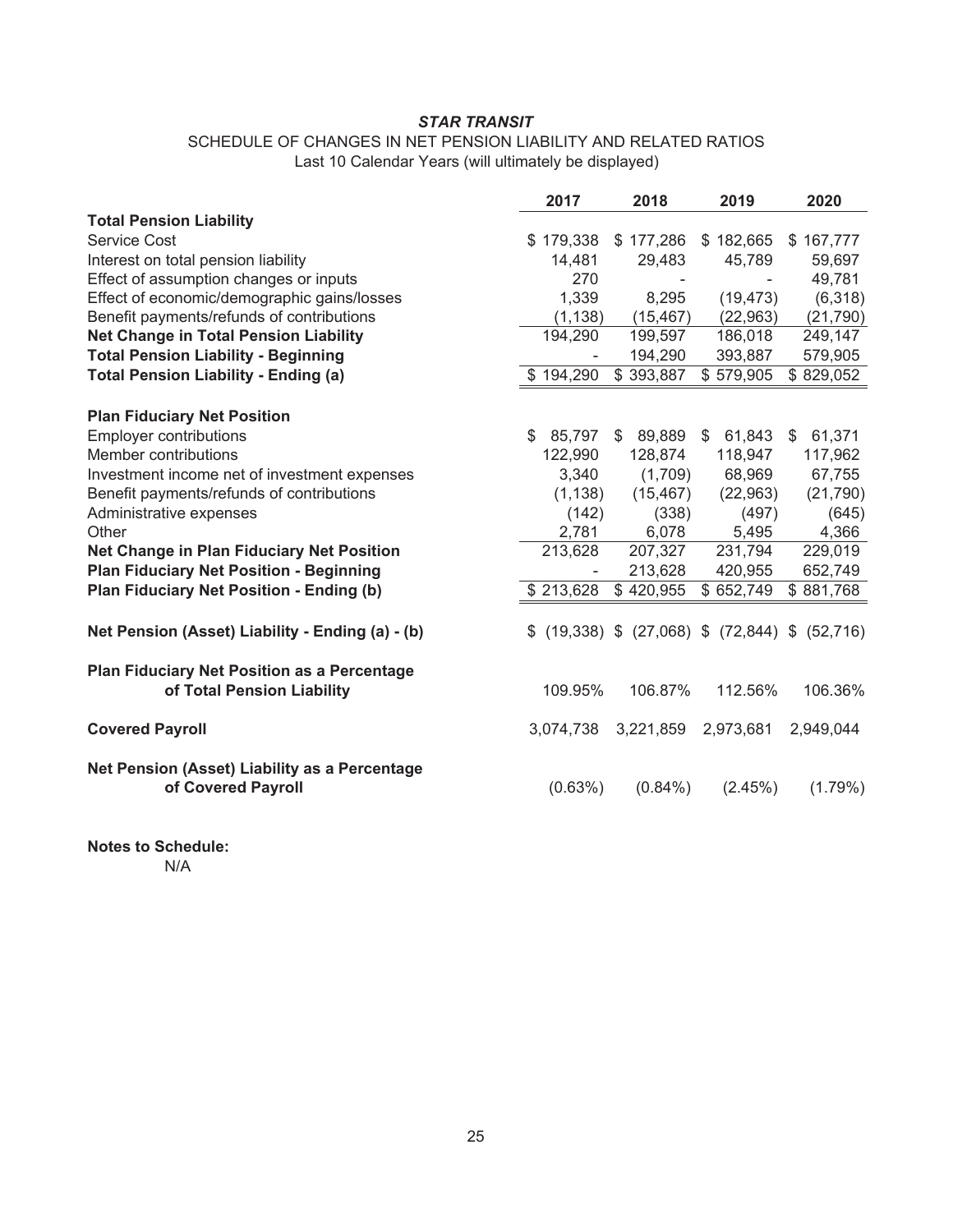## *STAR TRANSIT* SCHEDULE OF CONTRIBUTIONS

|                                                                         | 2017         |      | 2018      | 2019         |   | 2020      |    | 2021      |
|-------------------------------------------------------------------------|--------------|------|-----------|--------------|---|-----------|----|-----------|
| <b>Actuarially Determined Contribution</b>                              | \$<br>49.584 | - \$ | 92.668    | \$<br>69.809 | S | 61.027    | -S | 67,340    |
| Contributions in relation to the actuarially<br>determined contribution | 49.584       |      | 92.668    | 69,809       |   | 61.027    |    | 67,340    |
| Contribution deficiency (excess)                                        | ٠            |      |           |              |   | -         |    |           |
| Covered payroll                                                         | 1,797,778    |      | 3.321.953 | 1,745,216    |   | 2.906.035 |    | 3,206,678 |
| Contributions as a percentage of covered<br>payroll                     | 2.8%         |      | 2.8%      | 4.0%         |   | 2.1%      |    | 2.1%      |

#### Last 10 Fiscal Years (will ultimately be displayed)

#### **NOTES TO SCHEDULE OF CONTRIBUTIONS**

**Valuation Date:**

Actuarially determined contribution rates are calculated each December 31, two years prior to the end of fiscal

year in which contributions are reported.

#### **Methods and Assumptions Used to Determine Contribution Rates**

| <b>Actuarial Cost Method</b>         | Entry Age                                                                       |
|--------------------------------------|---------------------------------------------------------------------------------|
| <b>Amortization Method</b>           | Level percentage of payroll, closed                                             |
| <b>Remaining Amortization Period</b> | 20.0 years (based on contribution rate calculated in 12/31/2020 valuation)      |
| <b>Asset Valuation Method</b>        | 5-year smoothed market                                                          |
| Inflation                            | 2.50%                                                                           |
| <b>Salary Increases</b>              | Varies by age and service. 4.6% average over career including inflation.        |
| Investment Rate of Return            | 7.5%, net of investment expenses, including inflation                           |
| <b>Retirement Age</b>                | Members who are eligible for service retirement are assumed to                  |
|                                      | commence receiving benefit payments based on age. The average age               |
|                                      | at service retirement for recent retirees is 61.                                |
| Mortality                            | 130% of the RP-2014 Healthy Annuitant Mortality Table for males and             |
|                                      | 110% of the RP-2014 Healthy Annuitant Mortality Table for females.              |
|                                      | both projected with 110% of the MP-2014 Ultimate scale after 2014.              |
| Changes in Assumptions and           |                                                                                 |
| Methods Reflected in the Schedule    | 2015: New inflation, mortality and other assumptions were reflected             |
| of Employer Contributions*           | 2017: New mortality assumptions were reflected.                                 |
|                                      | 2019: New inflation, mortality and other assumptions were reflected.            |
| Changes in Plan Provisions           | 2015: No changes in plan provisions were reflected in the Schedule.             |
| Reflected in the Schedule of         | 2016: No changes in plan provisions were reflected in the Schedule.             |
| Employer Contributions*              | 2017: New Annuity Purchase Rates were reflected for benefits earned after 2017. |
|                                      | 2018: No changes in plan provisions were reflected in the Schedule.             |
|                                      | 2019: No changes in plan provisions were reflected in the Schedule.             |
|                                      | 2020: No changes in plan provisions were reflected in the Schedule.             |

*\* Only changes that affect the benefit amount and that are effective 2015 and later are shown in the Notes to Schedule.*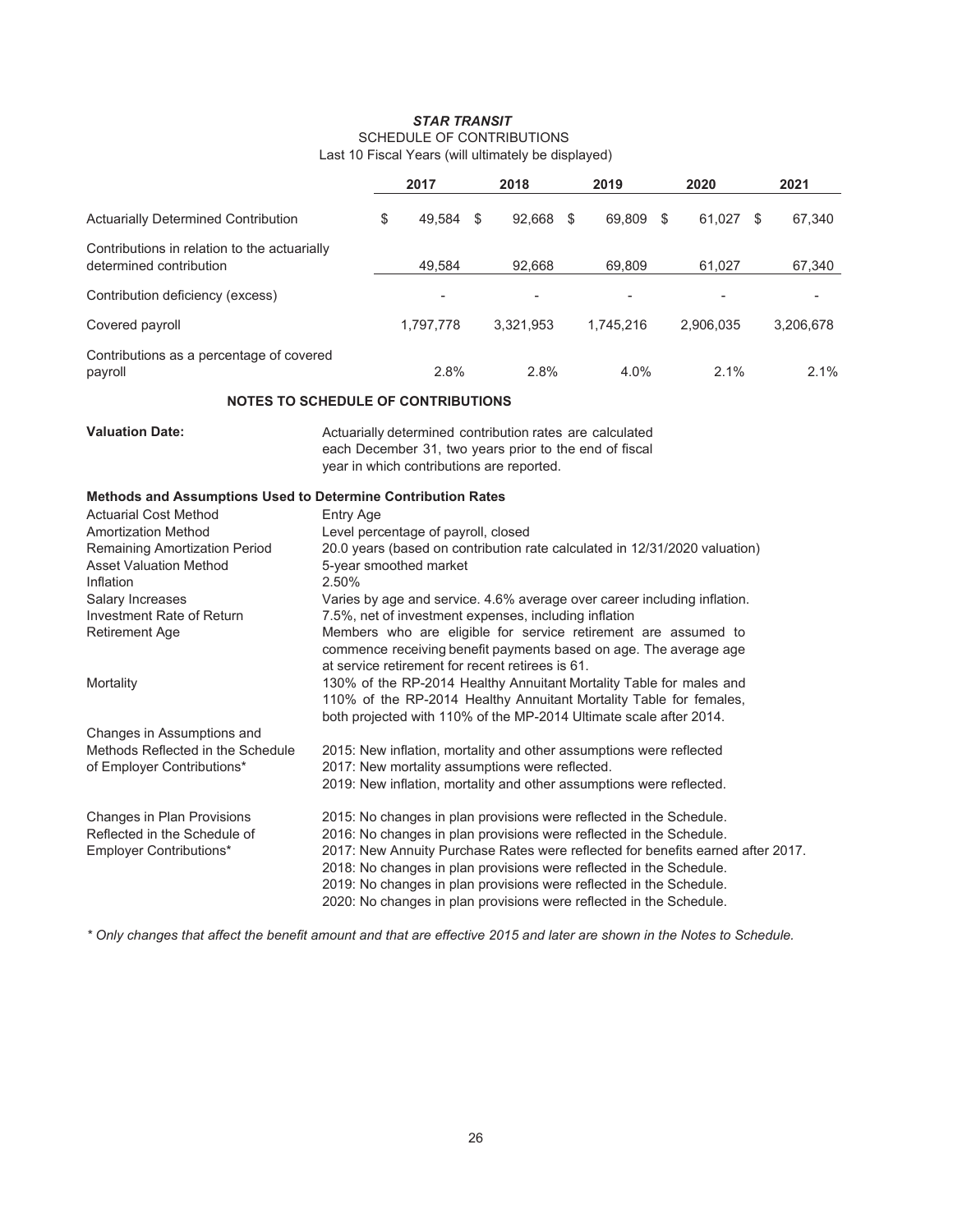OTHER REPORT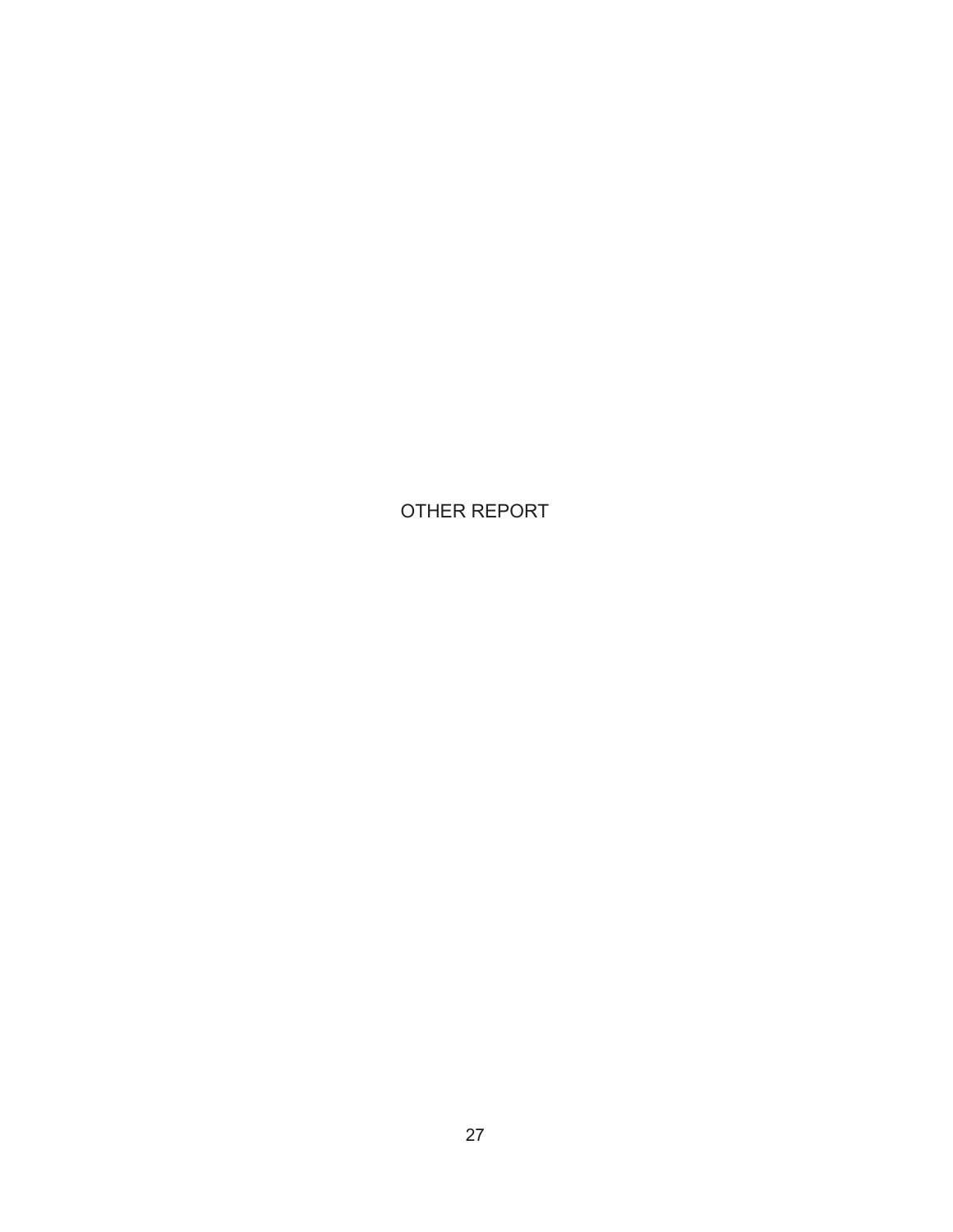



CERTIFIED PUBLIC ACCOUNTANTS Greer Yeldell, CPA | Glen Wilson, CPA Tracie Wood, CPA Joyce Reeve, CPA | Brandon Diviney, CPA | Bryan Thomas, CPA

INDEPENDENT AUDITOR'S REPORT ON INTERNAL CONTROL OVER FINANCIAL REPORTING AND ON COMPLIANCE AND OTHER MATTERS BASED ON AN AUDIT OF FINANCIAL STATEMENTS PERFORMED IN ACCORDANCE WITH *GOVERNMENT AUDITING STANDARDS*

To the Board of Directors STAR Transit Terrell, Texas

We have audited, in accordance with the auditing standards generally accepted in the United States of America and the standards applicable to financial audits contained in *Government Auditing Standards* issued by the Comptroller General of the United States, the financial statements of STAR Transit, as of and for the year ended August 31, 2021, and the related notes to the financial statements, which collectively comprise STAR Transit's basic financial statements and have issued our report thereon dated April 18, 2022.

## **Report on Internal Control Over Financial Reporting**

In planning and performing our audit of the financial statements, we considered STAR Transit's internal control over financial reporting (internal control) to determine the audit procedures that are appropriate in the circumstances for the purpose of expressing our opinion on the financial statements, but not for the purpose of expressing an opinion on the effectiveness of STAR Transit's internal control. Accordingly, we do not express an opinion on the effectiveness of STAR Transit's internal control.

A *deficiency in internal control* exists when the design or operation of a control does not allow management or employees, in the normal course of performing their assigned functions, to prevent, or detect and correct, misstatements on a timely basis. A *material weakness* is a deficiency, or a combination of deficiencies, in internal control, such that there is a reasonable possibility that a material misstatement of the entity's financial statements will not be prevented, or detected and corrected, on a timely basis. A *significant deficiency* is a deficiency, or a combination of deficiencies, in internal control that is less severe than a material weakness, yet important enough to merit attention by those charged with governance.

Our consideration of internal control was for the limited purpose described in the first paragraph of this section and was not designed to identify all deficiencies in internal control that might be material weaknesses or significant deficiencies. Given these limitations, during our audit we did not identify any deficiencies in internal control that we consider to be material weaknesses. However, material weaknesses may exist that have not been identified.